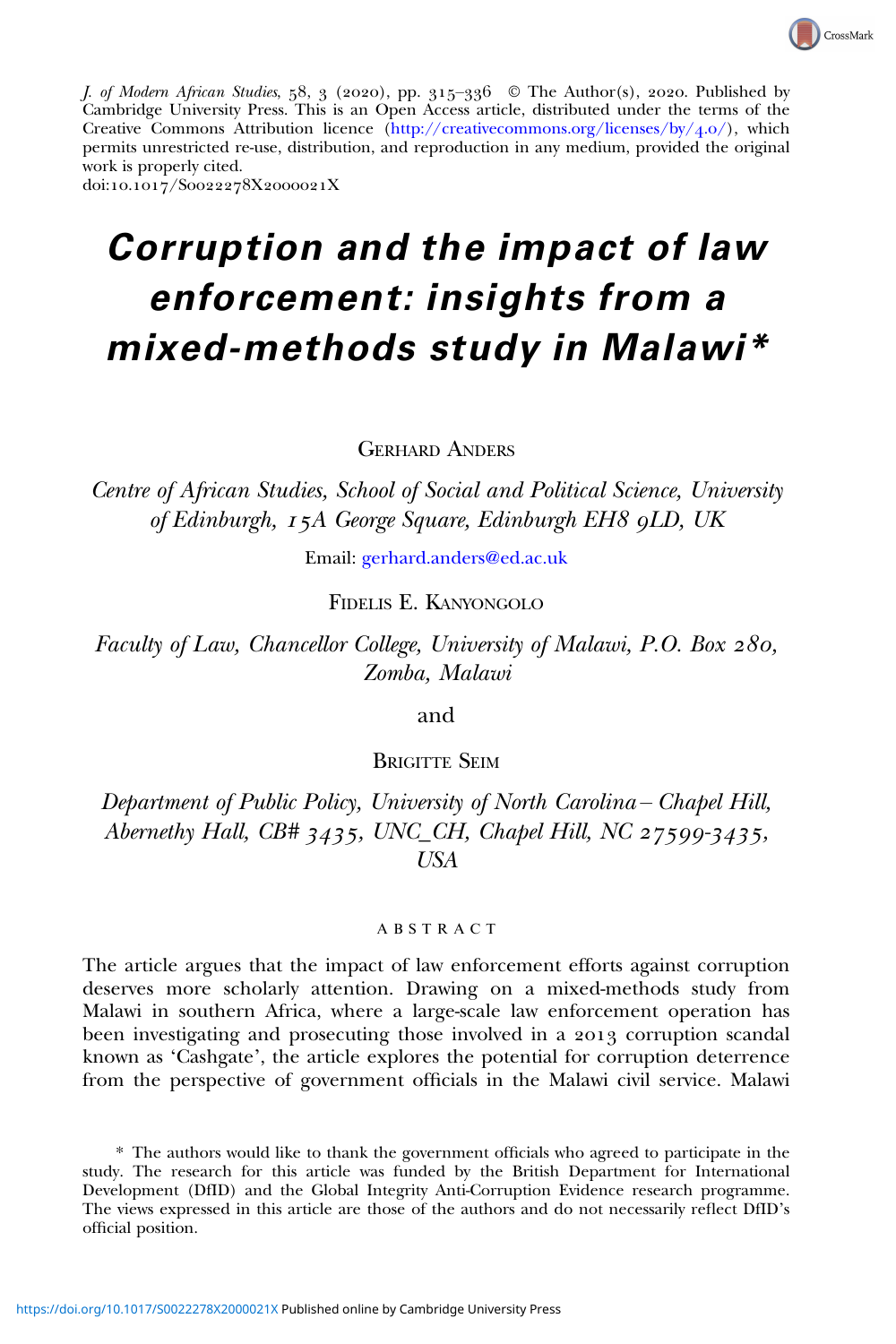provides a challenging environment for deterrence due to limited state capacity, weak law enforcement agencies and widespread corruption. Nonetheless, the research findings show that Malawian government officials perceive prosecutions and convictions to deter corruption, both with regards to the law enforcement response to Cashgate specifically and law enforcement efforts in general. The findings from Malawi suggest that law enforcement and criminal justice have the potential to make an important contribution to anti-corruption strategies in Africa and the Global South at large.

Keywords: Criminal justice, law enforcement, corruption, civil service, deterrence among government officials, Cashgate scandal, Malawi.

#### INTRODUCTION

Across much of Africa, corruption has become so deeply entrenched and widespread that African governments are often seen to be under the influence of venal politicians and officials (Bayart et al. 1999; Chabal & Daloz 1999; Yeboah-Assiamah et al.  $2016$ ). Anti-corruption law enforcement, in turn, suffers from the same problems affecting African governments at large: it is overwhelmed, underfunded and compromised by political influence. Therefore, its capacity to curb corruption has been questioned (Kpundeh 1998; Riley 1998; Heilbrunn 2004; Tangri & Mwenda 2006; Lawson 2009; Persson et al. 2012; Open Society Initiative for Southern Africa  $2017$ ). Perhaps because of these low expectations, scant scholarly attention has been paid to anti-corruption law enforcement's potential for deterrence in Africa. In general, African criminal justice systems since independence have only attracted limited scholarly attention. Among the principal studies covering aspects of law enforcement in Africa are Coldham  $(2000)$ , Brown & Sriram (2012) on Kenya, Comaroff & Comaroff (2004) and Plessis & Louw  $(2005)$  on South Africa, Robins  $(2009)$  on Sierra Leone, Tanzania and Zambia, and Ng'ong'ola  $(1988)$  on Malawi, but none of them examines law enforcement's impact on corruption deterrence.

This article addresses this lacuna. By drawing on mixed-methods evidence from Malawi, we aim to understand law enforcement's potential for corruption deterrence in spite of the weak legal framework, lack of resources, frequent delays, selective justice and uneven sentencing (Kanyongolo  $2006$ ). We offer a novel perspective on anti-corruption law enforcement in Africa by probing perceptions of deterrence from the perspective of serving government officials. Considering deterrence perceptions among government officials enables us to understand how law enforcement efforts shift perspectives of the risks of breaking the law (Williams & Hawkins  $1986$ ; Paternoster 2010).

The article focuses on the impact of the law enforcement response to a largescale corruption scandal in Malawi, known as 'Cashgate'. Since 2013, the country has been in the throes of this scandal: the centrally organised theft of government funds characterised by large amounts of cash discovered in the possession of government officials, politicians and businesspeople.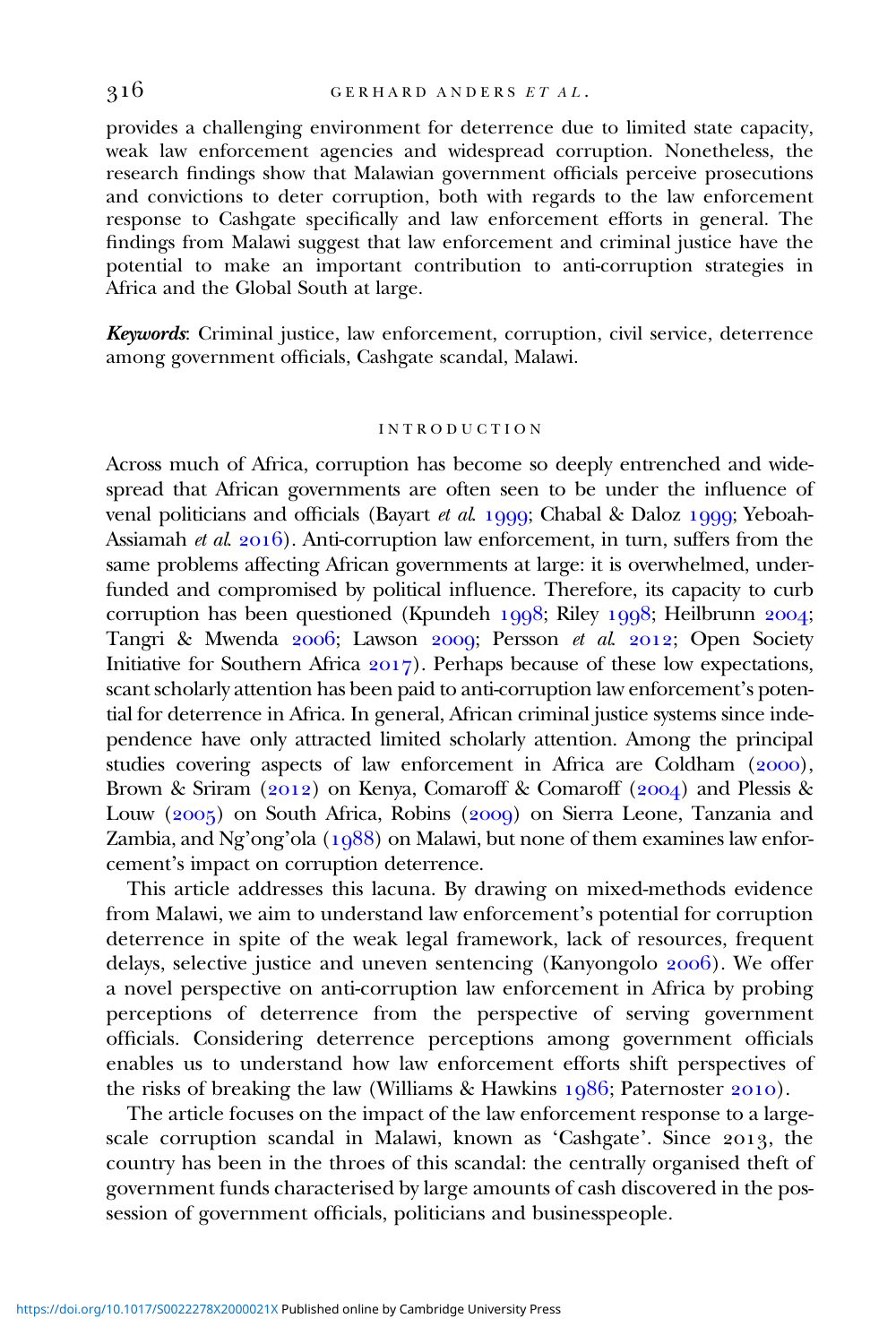The research combines the findings of two methodologies:  $(1)$  a qualitative study employing in-depth semi-structured interviews with 51 officials in key positions between November 2016 and January 2017 and follow-up visits to Malawi in May and August 2019, and (2) a quantitative conjoint experiment with  $524$ randomly selected government officials across Malawi's three regions in January and February 2017. In line with what Braithwaite  $(1993)$  calls an 'integrated strategy' this study combines quantitative and qualitative research in a mixedmethods approach. The quantitative conjoint experiment provides a causal test of how various aspects of the law enforcement response shape officials' perceptions of the potential for deterrence. While precise, this methodology is abstract, asking officials to consider hypothetical situations rather than their current environment. To complement this test, the qualitative research provides a context-specific and nuanced understanding of the mechanisms and dynamics underpinning the effect of law enforcement on corruption deterrence in the context of the Cashgate scandal. In combination, we use these two methodologies to assess whether government officials perceive, based on their insider knowledge, that the response of law enforcement to corruption can deter future corruption.

Our research shows that Malawian government officials perceive that law enforcement can deter future corruption, even in spite of gaps in the legal framework, insufficient resources available, frequent delays, threat of selective justice and inconsistent sentencing. Drawing on the mixed-methods evidence, we find that certainty and swiftness in detecting and punishing corruption are critical in maximising law enforcement's potential for corruption deterrence. While encouraging for those involved in anti-corruption efforts, it should be noted that our study represents the perceptions of one set of officials at a particular point in time. Deterrence depends on sustained law enforcement. As soon as certainty and swiftness of punishment are perceived to decrease, any deterrent effect is likely to diminish.

The article proceeds as follows. First, it examines the enabling and inhibiting factors shaping law enforcement in Malawi and presents the methodologies employed by the study. The analysis is split in two sections. The first one presents the survey findings on the extent of corruption in the Malawi civil service. The second section examines in detail the findings with regard to the three elements of deterrence – certainty, swiftness and severity of the law enforcement response – from the perspective of the government officials in Malawi.

#### THE MALAWI CONTEXT

In Malawi, the growth of corruption is a relatively recent phenomenon that has been linked to the introduction of multiparty representative democracy and the liberalisation of the economy during the mid-1990s (Anders  $2010$ ). The need for campaign funds and the weakening discipline of government employees who exploited the newly available economic opportunities have fuelled the increase in corrupt practices (Anders  $2010: 124-5$ ). An important influence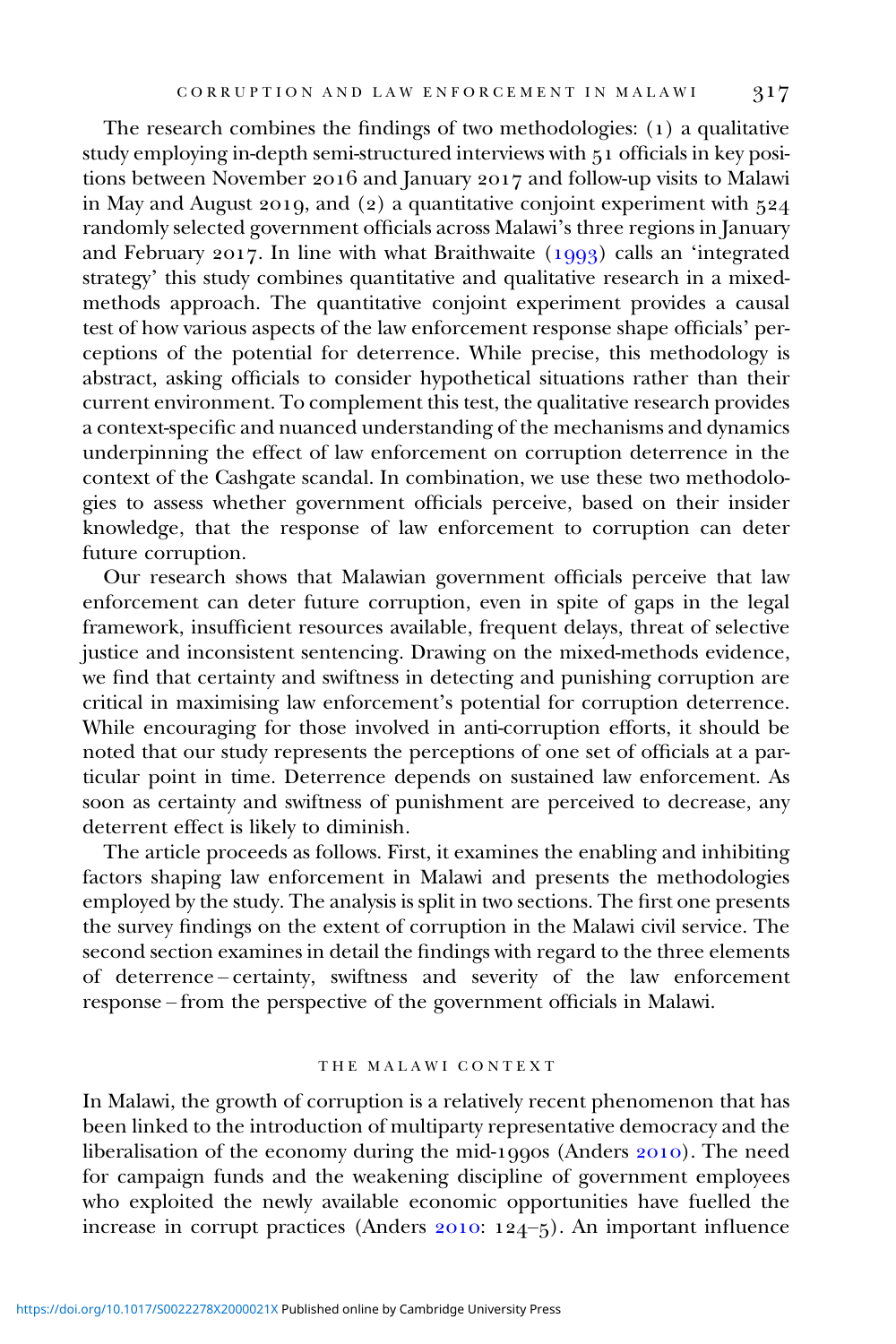on the spread of political corruption in particular has been the weak regulatory framework for political party financing, as Dulani (2019) shows. Since the 1990s, there have been a number of high-level corruption scandals involving ministers and directors of parastatal companies (Anders  $2010$ :  $122-5$ ) but in contrast to Cashgate, these scandals remained limited to specific ministries and did not trigger sustained law enforcement efforts.

The Cashgate scandal is remarkable for two reasons. On the one hand, it was the biggest corruption scandal ever uncovered in Malawi<sup>1</sup> and, on the other hand, the scale of the law enforcement response was unprecedented. The latter was mainly due to the political landscape at the end of 2013 that created a favourable climate for sustained law enforcement efforts. It is estimated that within a six-month period between April and September over US\$32 million were stolen and it is possible that more than US\$280 million have been stolen since 2009 (Baker Tilly 2014; RSM 2016). The large-scale theft of public funds was discovered in September 2013 when the country was in the middle of the run-up to the May 2014 elections. As the extent of the corruption racket was revealed, President Joyce Banda ordered a forensic audit, which was funded by the British government (Baker Tilly 2014). By 2014, one hundred suspects had been arrested (the overwhelming majority were released on bail).

The forensic report on Cashgate by the auditing firm Baker Tilly  $(2014)$ covers 'the extraction of 'cash' (with the main currency being that of Malawi Kwacha) using systematic money laundering activities through commercial organizations' (Baker Tilly  $2014:4$ ). The report confirms that more than 13 billion Malawi Kwacha (~US\$32 million) were stolen over a six-month period between April 2013 and end of September 2013. Drawing on the forensic audit (Baker Tilly  $2014$ ) and the interviews we conducted in the qualitative study, our study differentiates three types of corruption. The first type is centrally organised theft of government funds, largely facilitated via the Integrated Financial Management Information System (IFMIS) and organised by a relatively coherent group in key positions. The second type is high-level procurement fraud involving 'overvalued and high value transactions, payment for goods not received and funding transferred internationally' (Baker Tilly 2014: ), which appears to be less centralised, but tends to include a number of networks of senior managers in strategic relationships with junior staff – especially accountants and IT-staff. These two types of high-level corruption are differentiated from smaller, localised corruption rackets mainly involving senior and mid-level managers (and sometimes elected councillors) at the district level focusing on bribery, theft of government property as well as allowance and procurement fraud.

At the end of May 2014, Joyce Banda was succeeded in office by Arthur Peter Mutharika and the law enforcement effort gathered steam, resulting in the arrest of dozens of suspects, far-reaching criminal investigations and a series of high-profile criminal trials. Thirteen cases had been concluded at the time of writing in April 2020. The first judgment was handed down against the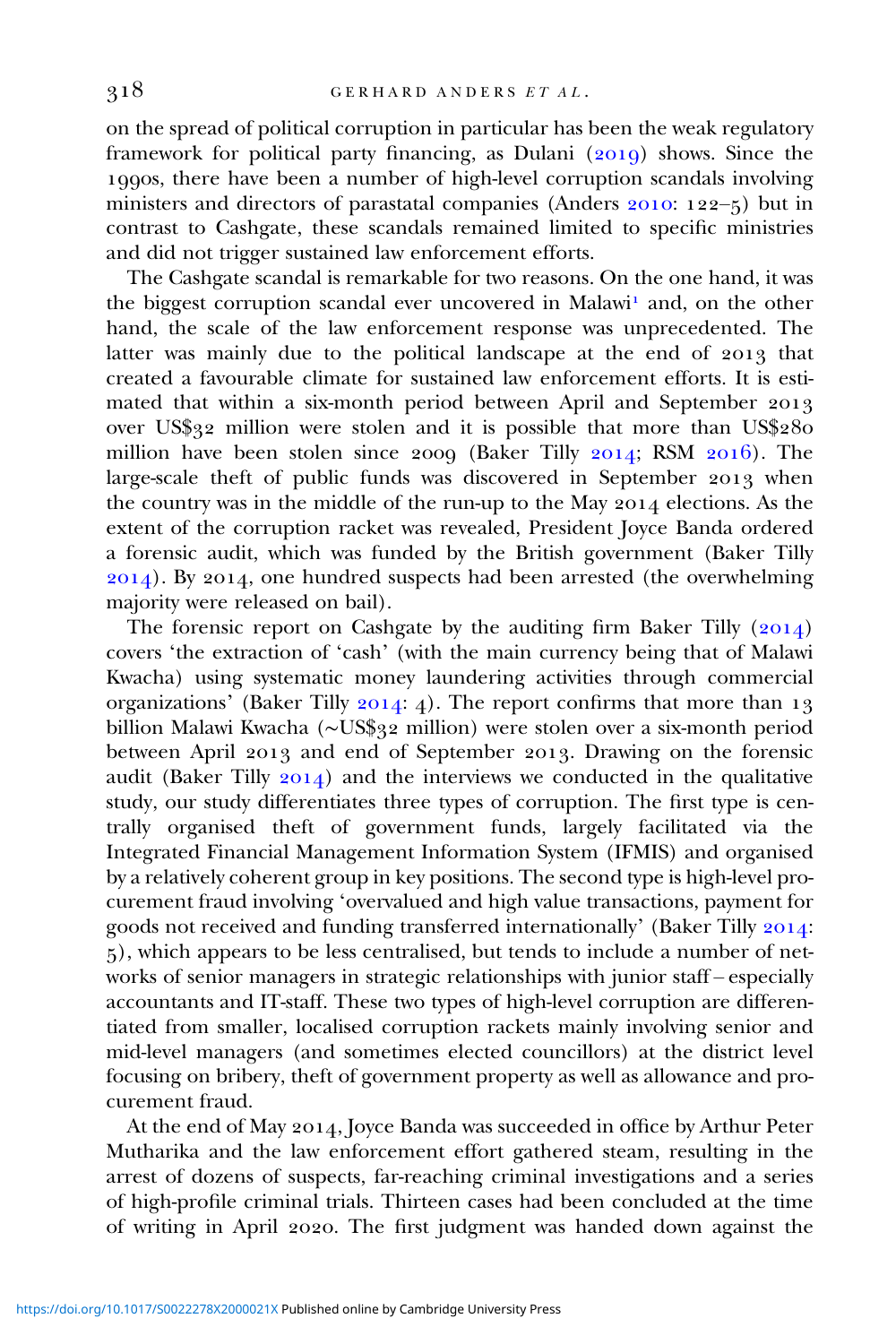Principal Secretary in the Ministry of Tourism, who was sentenced in October to three years in prison for money laundering. Only a month later, an accounts assistant who had been found with US\$66,000 in cash was sentenced to nine years in prison. Several other government officials were also found guilty of money-laundering and received prison sentences. One of them, an Assistant Director in the Ministry of Tourism, was sentenced to imprisonment for seven years. In September 2015, a wealthy businessman and functionary in Joyce Banda's People's Party was sentenced to 11 years in prison. In a related case, the Minister of Justice was found guilty of plotting the murder of the Budget Director in the Ministry of Finance and was sentenced to 13 years in prison. At the time of writing, the Budget Director is facing trial for money laundering and theft with 17 co-accused including the former Accountant General and other government officials.

The events described above highlight several factors that created favourable conditions for the sustained law enforcement effort. The Cashgate scandal hit the headlines during the election campaign for the May 2014 elections and President Banda was compelled to take action to minimise the fallout for her bid for the presidency. By commissioning the forensic audit and calling for prosecutions she clearly sought to distance herself from the scandal. The international development partners put Banda under considerable pressure by suspending budget support, which had severe consequences on the government budget. Faced with a massive cut in available funding in the midst of the election campaign (Malawi's government budget relies to a large extent on foreign development assistance) she had no other option than to take action. After Banda lost the elections, her successor exploited the opportunity to support the law enforcement efforts against individuals that were mainly associated with his predecessor. Malawi's development partners led by the UK and the EU continued to demand decisive action against corruption. They provided financial and logistical support to the law enforcement agencies that launched a large number of investigations and prosecutions.

Despite these enabling factors in favour of stronger law enforcement there have also been inhibiting factors at work. Malawi's legal framework is characterised by the coexistence of statutes dating back to the colonial period and more recent anti-corruption legislation. The layering of new laws such as the 1995 Corrupt Practices Act and the 2006 Money Laundering Act on top of colonial statutes mainly reproducing English law of the 1950s has not been matched by efforts to address inconsistencies, gaps and ambiguous provisions. This had direct effects on the prosecutions and trials targeting the perpetrators of the Cashgate corruption racket. Since the offences mainly concerned the unauthorised drawing of government cheques and money transfers to private banks, the prosecutors struggled to charge the accused with theft, which requires the perpetrator to take possession of property. Consequently, they mainly relied on money laundering charges, drawing on the untested 2006 Money Laundering Act. However, according to senior law enforcement officials we interviewed, this law 'was not up to the task' and it was indeed replaced in 2018 by the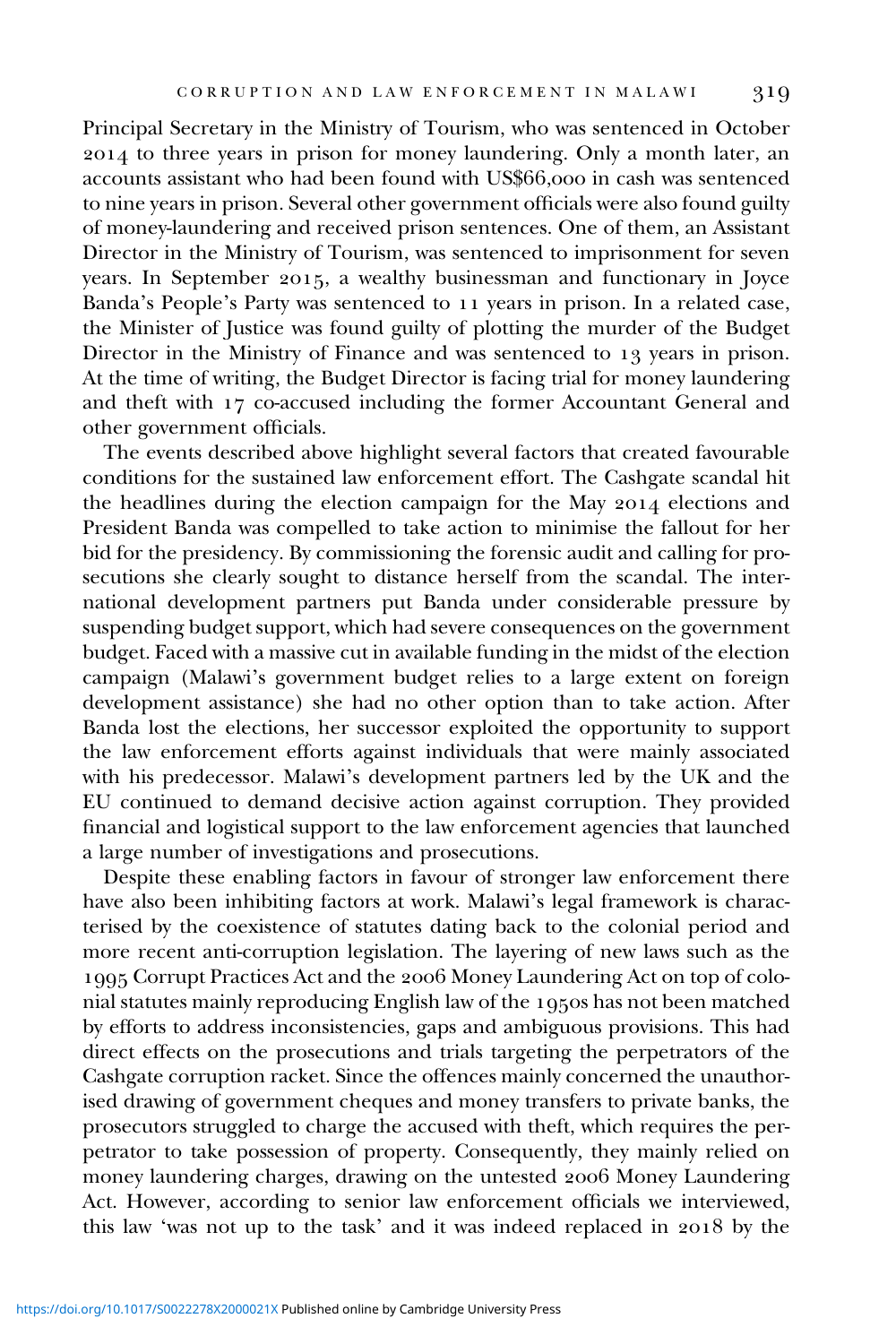Financial Crimes Act. The inadequacies in the law became apparent when one of the main suspects of the Cashgate scandal, a government accountant, was acquitted on appeal. In 2015, the High Court in Lilongwe had sentenced the accountant to eight years in prison for theft and money laundering. In 2018, the Supreme Court overturned the conviction for theft. The conviction for money laundering, in turn, was also overturned because the Supreme Court judges considered theft as predicate offence for money laundering. Thus, without a conviction for theft the conviction for money laundering was void.

Further, law enforcement efforts in Malawi have been significantly affected by a lack of resources. A recent study (Chingaipe  $2017$ ) found that the Anti-Corruption Bureau (ACB) is understaffed, especially in the prosecution and investigation departments which have significant staff shortages (Chingaipe 2017: 162-3). Another major factor affecting the agency's effectiveness is the lack of financial resources. According to the report, 'the ACB faces acute resource constraints which [are] compounded by erratic funding' (Chingaipe  $2017: 154$ ). The situation is similar at the other law enforcement agencies: The Fiscal and Fraud Unit, the Directorate of Public Prosecutions and the Financial Intelligence Authority are all understaffed and under-resourced.

Finally, prosecutions and trials have been hampered by frequent and sometimes lengthy delays. For example, the trial at the High Court in Lilongwe against 18 of the main suspects including the former Budget Director at the Ministry of Finance and the former Accountant General started in December 2015 and had not been concluded at the time of writing in April 2020. One of the main reasons for the slow progress were the frequent adjournments and the small number of sitting days per month. For example, in 2019, the court sat on only three days per month with months of adjournments in between. Similarly, of the initial 60 Cashgate-related cases in  $2014$ , only 13 had been concluded by 2019. About 40 cases never made it to the trial stage. For instance, in August 2019 the Magistrate's Court in Lilongwe ordered the Anti-Corruption Bureau to appear in court to explain why 14 accused charged with Cashgate-related offenses should not be discharged. These accused including high-ranking officials and the former Inspector General of the police were heard in court for a plea in October 2014 but after almost five years the trials had not even started. The backlog of cases and frequent delays are by no means unique to the Cashgate prosecutions. They affect all aspects of the justice system in Malawi (Kanyongolo  $2006$ : 101, 140-1).

#### METHODS EMPLOYED IN THE STUDY

The research builds on the in-depth anthropological study on the Malawi civil service by Anders ( $2009, 2010$ ) and the mixed-methods research by Seim  $(2014)$  and Robinson & Seim  $(2018)$  focusing on motivations, rationalisations and practices of Malawian public officials who perpetrate corruption. The secretive and illegal nature of corruption is a considerable barrier to rigorous empirical research on this topic (Blundo  $2007$ ; Anders  $2009$ ). The researchers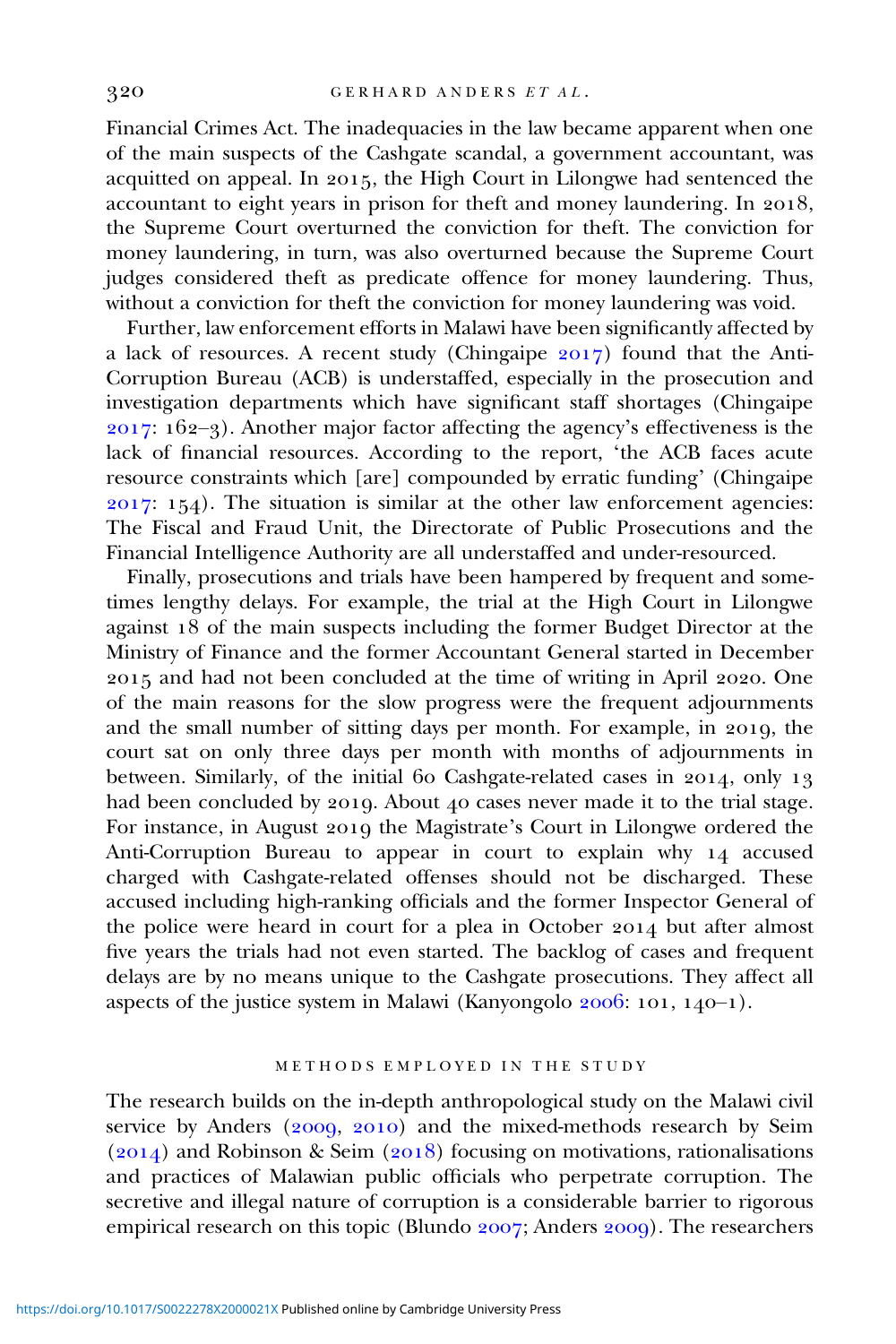addressed these challenges by designing a mixed-methods research approach that factors in the sensitive nature of the information sought and triangulates the different data sources to understand the potential for corruption deterrence in Malawi comprehensively.

The sociocultural context of Malawi provides a compelling environment to examine the effect of law enforcement on government officials' perception of deterrence. As in the rest of Africa, the modern state in Malawi is a product of the colonial encounter resulting in a disconnect between the moral values promoted by the state apparatus and prevalent moral values in society (Ekeh 1975). In Malawi, as in other African societies (Olivier de Sardan 1999; Blundo & Olivier de Sardan 2006; Smith 2008), there is a lack of deeply entrenched moral values and social sanctions that compel compliance with the law of the modern state (Anders  $2009$ ). In contrast, there is a heavy emphasis on the norm of sharing with others, a social obligation felt in particular by the more affluent members of society who are expected to share their wealth. Specifically with regard to Cashgate, it seems those who were involved in the theft of government funds often made a point of being generous to improve their social standing in the community. These values and the lack of social sanctions lend support to the assumption that any perceived subjective deterrent effect can be mainly attributed to the impact of law enforcement.

The qualitative research consists of 51 interviews with government officials on Capital Hill, the area in Lilongwe where most of the government ministries are located, and key informants in the law enforcement agencies and the judiciary, conducted between 25 November 2016 and 12 January 2017. In addition, the qualitative research included observations and informal conversations at key sites relevant to Cashgate and two follow-up visits to Malawi in May and August of 2019. All interviews were semi-structured, allowing the interviewees to expand on issues or introduce themes they deemed important and enabling the researchers to adapt to specific topics that came up in conversation.<sup>2</sup>

To determine the perception of government officials working with IFMIS, sampling specifically focused on controlling officers in senior management roles, the Common Accounting Service and junior accountants. Sampling covered most government ministries including the Office of the President and the Cabinet, the Ministry of Finance, the Ministry of Education, the Ministry of Health and the Ministry of Agriculture.<sup>3</sup> Thanks to the personal introductions, assurances of anonymity and the team members' familiarity with the Malawi context, the team was able to build rapport with the interviewees who were all willing to openly discuss the Cashgate scandal, corruption and the impact of the law enforcement response.

During each interview, the interviewer discussed the interviewee's understanding of the two key concepts employed by the study: corruption and deterrence. Across Africa, there are rich vernaculars of corruption and widely shared indigenous moral norms that justify corrupt practices by invoking social and moral obligations to kith and kin (Mbembe 2001; Smith 2001; Hasty 2005; Blundo & Olivier de Sardan  $2006$ ; Anders  $2009$ ). However, the existence of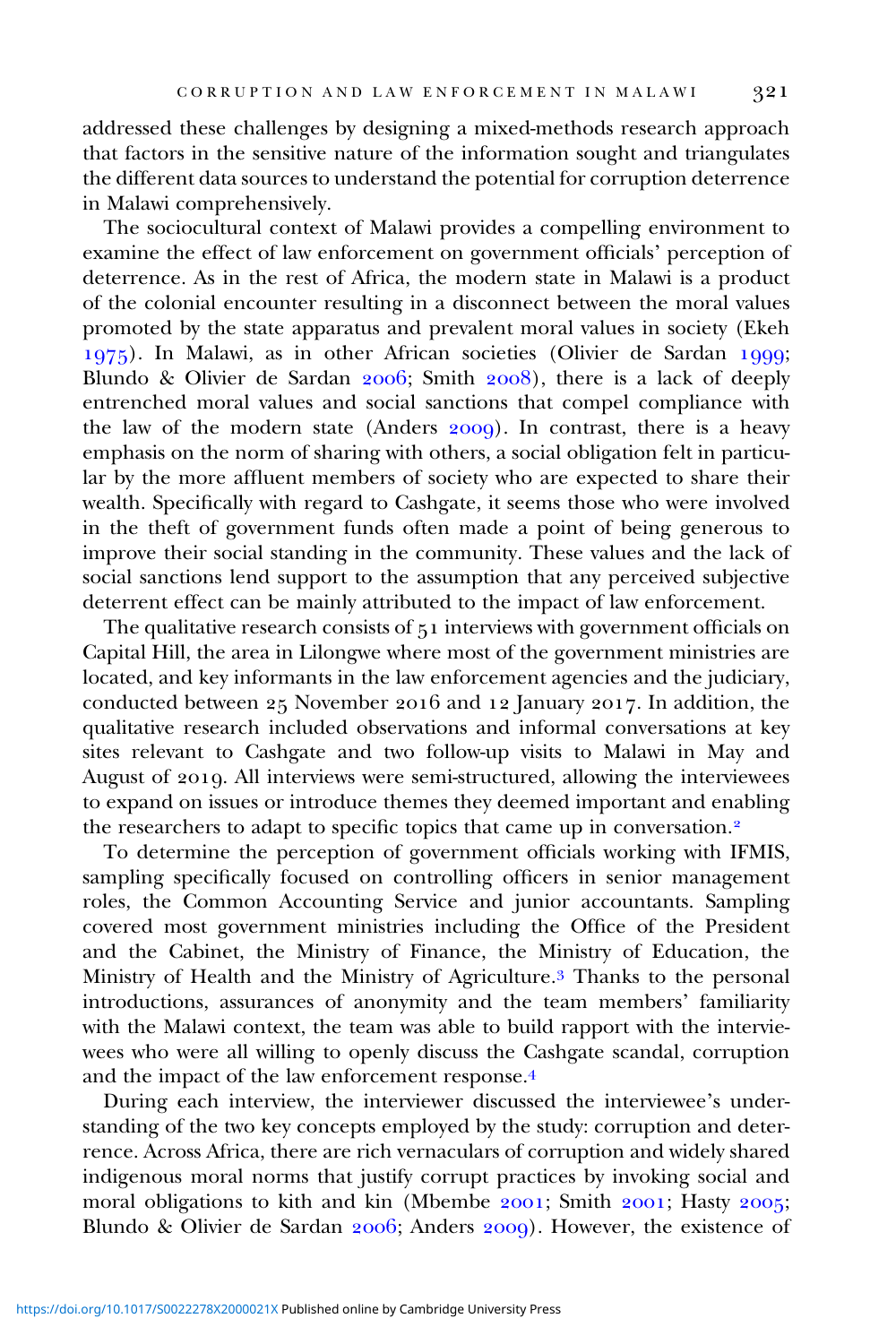multiple moral discourses of corruption does not imply that government officials' definition of corruption is at odds with the legal definition of corruption and corruption-related offences. Even though officials might justify some corrupt practices by invoking social and moral obligations, especially with regard to petty corruption (Anders 2009; Blundo & Olivier de Sardan 2006), they usually do not condone high-level corruption on moral grounds. This was confirmed by our study. No government official we interviewed offered a cultural interpretation of the high-level and centralised theft of government funds. In each interview the interviewer confirmed that deterrence referred to the omission of corrupt practices due to the fear of punishment. The interviews unpacked the concept by differentiating certainty, swiftness and severity of punishment.

A large-scale survey conducted in January and February of 2017 provided a test of causal relationships between dimensions of law enforcement and perceived corruption deterrence.<sup>5</sup> The survey was executed among a random sample of 524 government officials across Malawi. The survey sampled 444 government officials posted in the headquarters of government agencies in Lilongwe, Blantyre and Zomba, and 80 government officials posted in decentralised agencies in eight randomly selected districts: two districts in the Northern Region (Mzimba and Nkhata Bay), three districts in the Central Region (Mchinji, Salima and Ntcheu), and three districts in the Southern Region (Blantyre, Phalombe and Zomba).<sup>6</sup> This multi-level sampling strategy facilitates the comparison of corruption patterns and perceptions across centralised and decentralised government offices.<sup>7</sup>

Embedded in the survey was a conjoint experiment to test how aspects of the law enforcement response affect officials' perceptions of corruption deterrence. We followed the procedure laid out in Hainmueller et al.  $(2013)$  in designing and analysing the conjoint experiment. In such an experiment, the participant is asked to examine two hypothetical law enforcement environments (aka profiles) that differ along the law enforcement dimensions identified above as possible drivers of deterrence: the certainty and swiftness of detection and punishment, and punishment severity. $8$  In this article, we focus on a subset of the dimensions varied in the conjoint experiment, presented in [Table I,](#page-8-0) along with the text for the profile descriptions. In each profile, the description of each dimension was randomly selected from the options displayed in [Table I](#page-8-0).

After examining the two environments, the respondent was asked to evaluate them on a set of outcomes: which one of the two environments would result in higher corruption, or harder working government officials, or a more respected judiciary, for example. Because each environment's descriptions of the dimensions are randomly selected from a set of options (see [Table I\)](#page-8-0), the researcher was able to empirically identify the causal effect (specifically, the average marginal component effect, or AMCE) of each dimension on the respondent's choice of one environment over the other.<sup>9</sup> In total, the conjoint experiment documented 17 outcomes that group into three areas: bureaucratic performance, accountability and the effectiveness of anti-corruption systems, though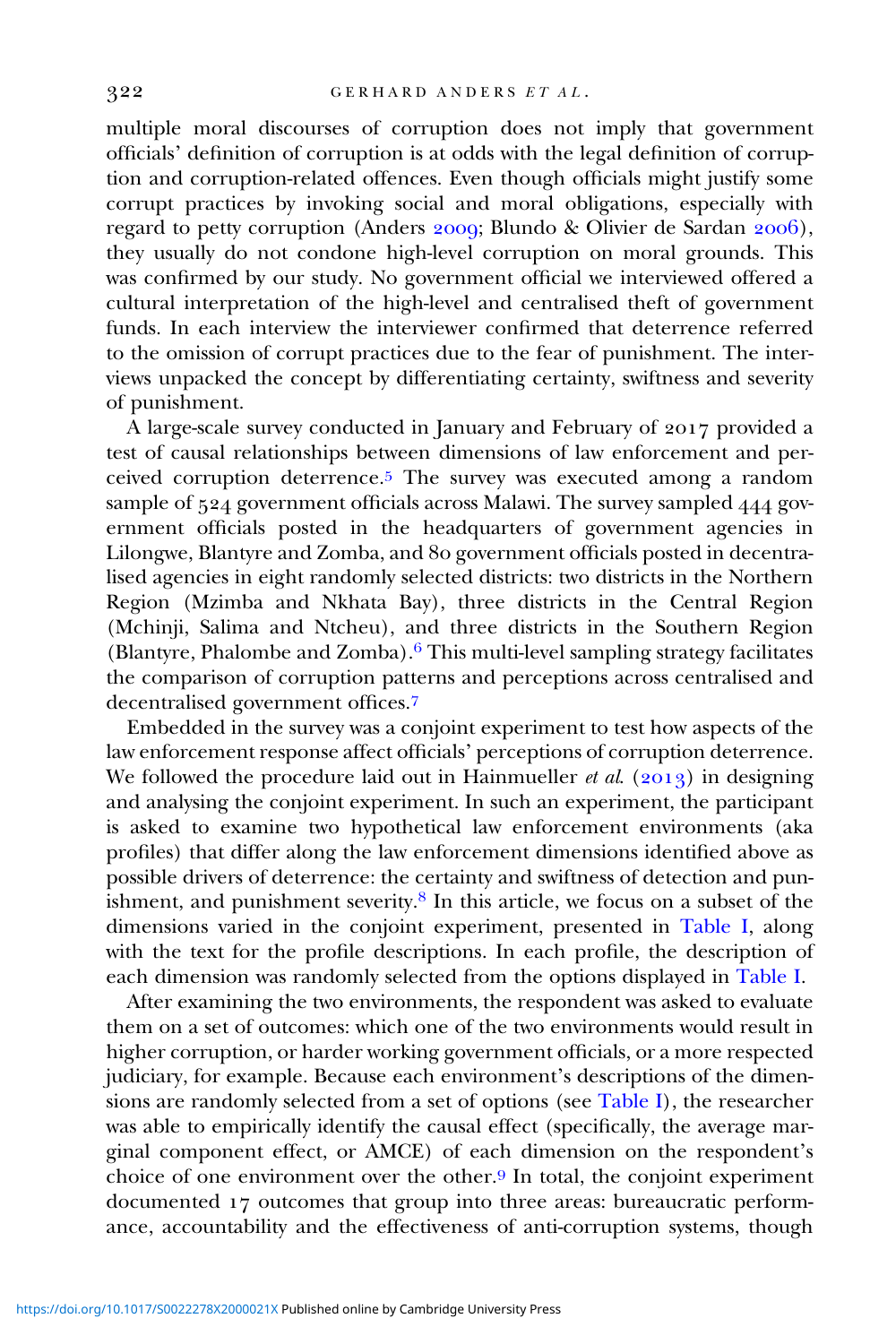<span id="page-8-0"></span>

| Dimension                          | Option 1                                                                                                                    | Option 2                                                                                                                              | Option 3                                                                                                                                      | Option $4$                                                                                    |
|------------------------------------|-----------------------------------------------------------------------------------------------------------------------------|---------------------------------------------------------------------------------------------------------------------------------------|-----------------------------------------------------------------------------------------------------------------------------------------------|-----------------------------------------------------------------------------------------------|
| Certainty of<br>legal<br>detection | Less than $10\%$ of corrupt<br>exchanges by officials are for-<br>mally detected and investigated                           | Around one-third of corrupt<br>exchanges by officials are formally<br>detected and investigated                                       | More than two-thirds of corrupt<br>exchanges by officials are formally<br>detected and investigated                                           | Nearly all the corrupt<br>exchanges by officials<br>are formally detected<br>and investigated |
| Certainty of<br>punishment         | Very few of the corruption cases<br>that are investigated result in<br>punishment                                           | Some of the corruption cases that<br>are investigated result in<br>punishment                                                         | Almost all of the corruption cases<br>that are investigated result in<br>punishment                                                           |                                                                                               |
| Punishment<br>severity             | When detected, investigated,<br>and punished, corrupt officials<br>receive a punishment that most<br>consider to be lenient | When detected, investigated, and<br>punished, corrupt officials receive<br>a punishment that most consider<br>to be moderately severe | When detected, investigated, and<br>punished, corrupt officials receive a<br>punishment that most consider to<br>be extreme and life-changing |                                                                                               |
| Detection<br>swiftness             | Usually, corruption detection<br>happens years after the corrup-<br>tion was committed                                      | Corruption is usually detected<br>within a year after it occurs                                                                       | Corruption is usually detected soon<br>after it occurs                                                                                        |                                                                                               |
| Punishment<br>swiftness            | If detected and investigated,<br>prosecution and judgment<br>takes more than two years                                      | If detected and investigated, pros-<br>ecution and judgment occurs<br>within two years                                                | If detected and investigated, pros-<br>ecution and judgment occurs<br>within a year                                                           |                                                                                               |

## TABLE I Conjoint experiment dimensions and values.

**MALAWI** 

CORRUPTION

AND LAW ENFORCEMENT IN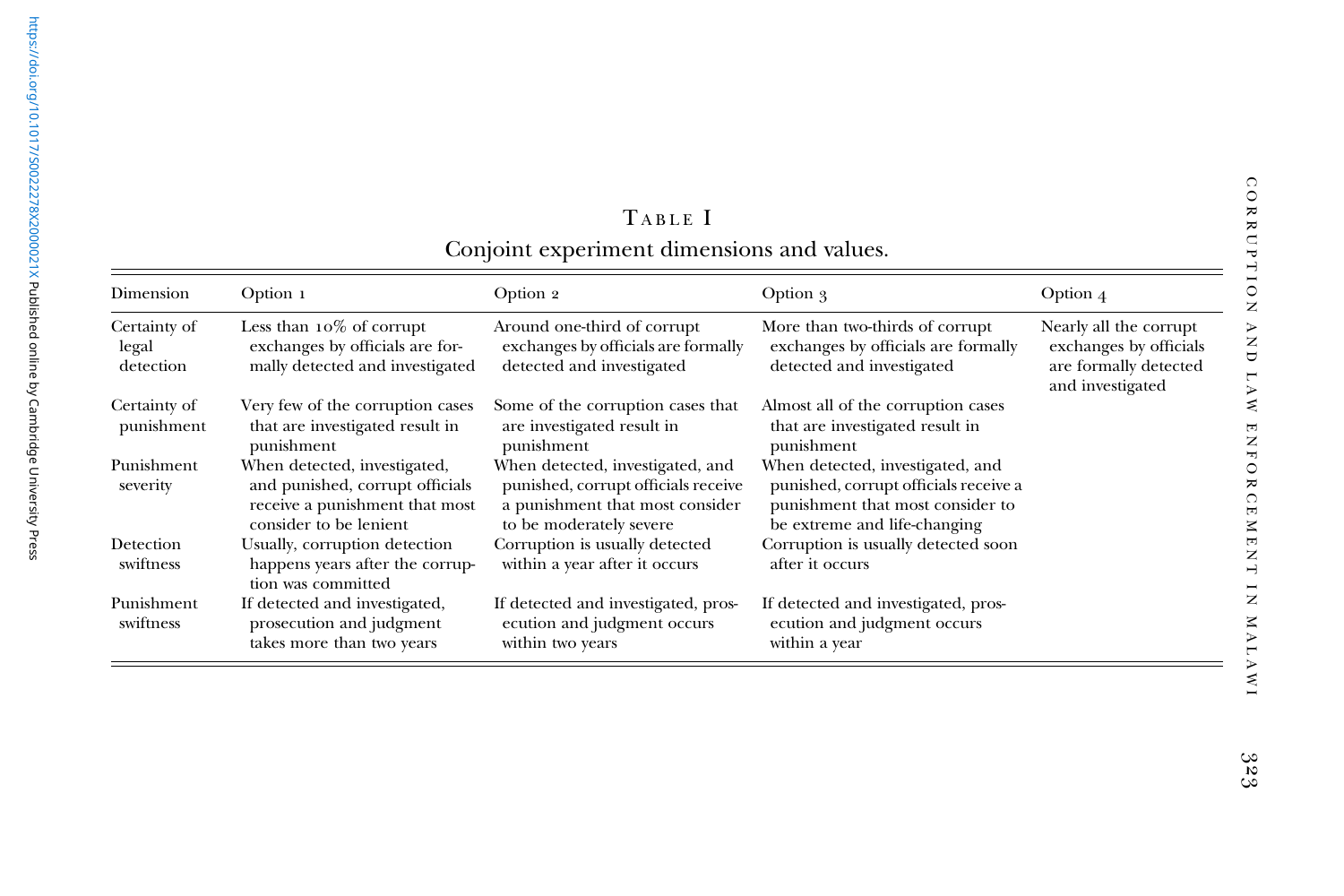we focus only on a subset of the outcomes within bureaucratic performance in this article.

The conjoint experiment captured the respondents' perceptions of what would happen in the hypothetical law enforcement environments presented to them, rather than their perceptions of what has actually happened in a real-world scenario (e.g. post-Cashgate). By adapting the features of the hypothetical law enforcement environments, the conjoint experiment is a more malleable method but is also more abstract, thereby providing a complement to the more concrete but also more context-specific interviews. Further, by disaggregating the analysis of the conjoint experiment according to salient characteristics of the government officials (e.g. level of seniority or type of role), we can assess patterns of corruption deterrence perceptions within different sub-groups. We include such sub-group analysis in the following two sections.

#### CORRUPTION IN GOVERNMENT AGENCIES : SURVEY RESULTS

While the primary goal of the survey was to probe perceptions of corruption deterrence, it also provided an opportunity to document patterns and trends in corruption pre- and post-Cashgate from the perspective of government officials in Malawi. This in-depth focus on the perceptions of government officials supplements previous surveys on corruption in Malawi by Chinsinga et al.  $(2014)$  and Chunga & Mazalale  $(2017)$ .

The officials in the survey estimated that the average corrupt official in their institution obtains  $24\%$  of his or her income from corruption.<sup>11</sup> Answers to this question are highly correlated with answers to a question asking respondents to estimate the percentage of officials in their institution who have engaged in corruption in the last year (correlation coefficient:  $0.80$ ,  $P = 0.0000$ ). This suggests that highly corrupt institutions in terms of the proportion of officials involved are also highly corrupt in terms of the monetary impact. To understand the prevalence of various corrupt practices, officials were also asked whether they had committed various forms of corrupt acts in the six months preceding the interview. Three forms of corruption were examined: the acceptance of bribes, the issuance of false receipts, and the favouritism of friends and family in awarding them government contracts or jobs. These three questions represented the low-level, routinised corruption, the mid-level, more sophisticated corruption and the most organised and high-level corruption, respectively. [Table II](#page-10-0) compiles the information provided by officials in response to direct questions about their own behaviour.

On average,  $28\%$  of all officials accepted a bribe in the past six months [\(Table II,](#page-10-0) first column, first row). On average,  $25\%$  of officials stated they have falsified a document in order to pocket some funds [\(Table II](#page-10-0), second column, first row). Finally, on average,  $27\%$  of the sampled officials have selected a friend or family member for a government job or contract [\(Table II](#page-10-0), third column, first row).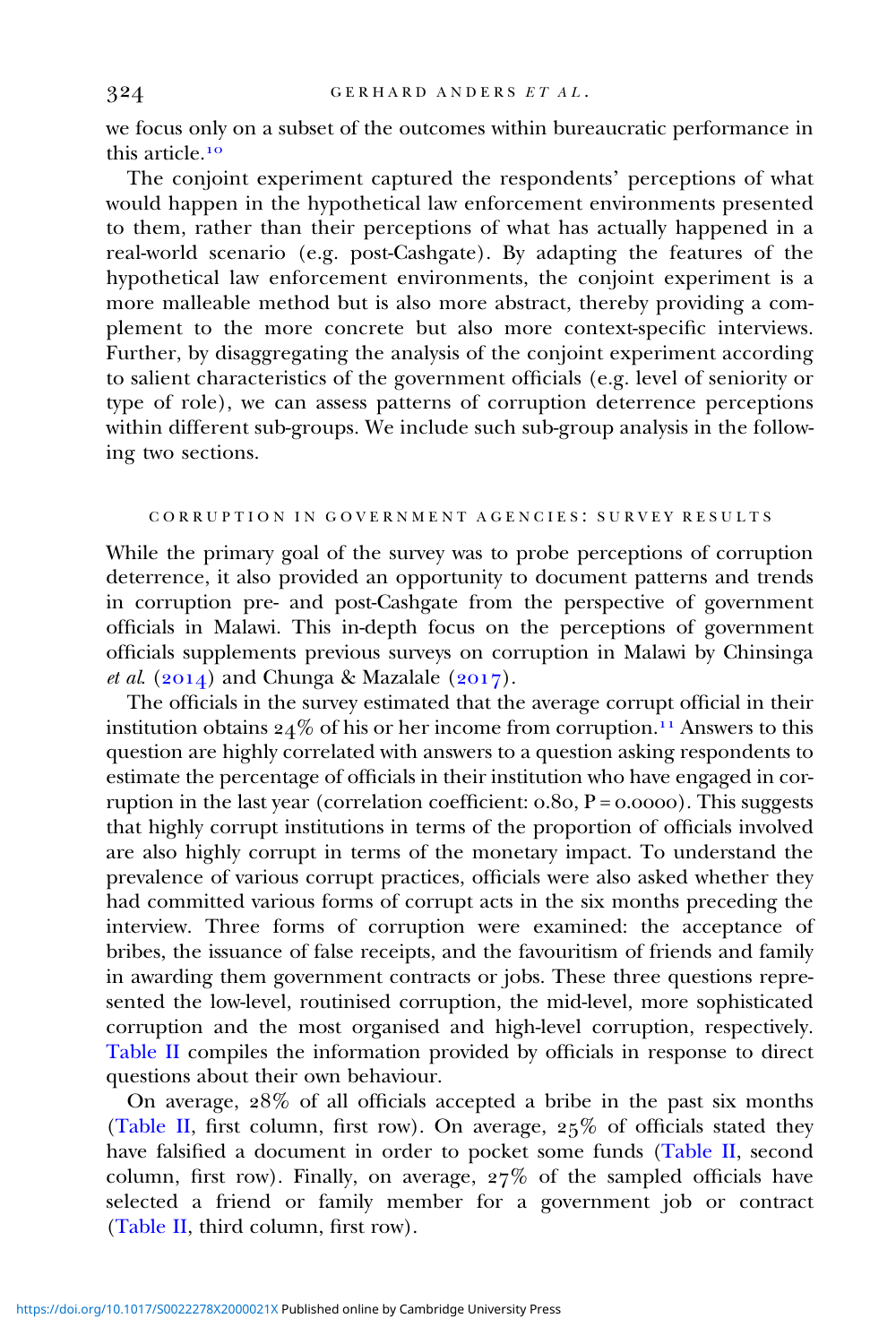| cials who acknowledged engaging in corruption. |                    |                           |  |  |  |
|------------------------------------------------|--------------------|---------------------------|--|--|--|
| Accepted bribe                                 | Falsified document | Favoured family or friend |  |  |  |

<span id="page-10-0"></span>

| TABLE II                                                       |
|----------------------------------------------------------------|
| Per cent of officials who acknowledged engaging in corruption. |

Entire sample  $28\%$   $25\%$   $27\%$ <br>Senior officials  $22\%$   $19\%$   $22\%$ 

District govt. officials  $31\%$   $28\%$   $25\%$ Non-headquarters officials  $40\%$   $40\%$   $35\%$ <br>Headquarters officials  $27\%$   $24\%$   $27\%$ 

Senior officials  $22\%$   $19\%$ <br>District govt. officials  $31\%$   $28\%$ 

Headquarters officials

These results were less pronounced among senior officials across all three types of corruption (Table II, second row). Non-HQ officials report higher rates of corruption than those in headquarters in terms of accepting bribes (representative of low-level corruption), falsifying documents (representative of mid-level corruption), and favouritism for family or friends in government jobs and contracts (representative of the high-level, organised corruption endemic in Cashgate) (Table II, fourth and fifth rows).<sup>12</sup> In other words, lowlevel government officials and those working outside of headquarters report higher rates of corruption. This should not come as a surprise as staff outside of the headquarters tend to have more interaction with members of the public who might be tempted to pay bribes. By contrast, bribery is less likely to occur in the ministerial headquarters, where officials have only limited interaction with the public. At the ministerial headquarters, it is more likely to find corruption requiring a high level of organisation such as Cashgate.

Another set of questions in the survey asked specifically about trends in corruption rates pre- and post-Cashgate. Eighty-five per cent of officials state that corruption in their institution had remained the same or increased since (immediately before Cashgate). This perception is consistent regardless of post, employer location or level in the public-sector hierarchy. While one interpretation of this finding is that the law enforcement efforts responding to Cashgate were unsuccessful, it is equally possible that these efforts simply 'shone a light' on corruption in Malawi such that the survey responses merely reflect the intensity of the public debate about corruption when actually it remained the same or even decreased. Unfortunately, the survey data do not allow us to adjudicate between these two plausible explanations, so this will remain an avenue for future research. In sum, the survey data indicate that corruption in Malawi is still prevalent after Cashgate. Probing the deterrent effect of the law enforcement response, we examine perceptions of deterrence among government officials.

#### PERCEPTIONS OF DETERRENCE

One important aspect of deterrence is publicity and communication (Kennedy  $1983$ : 6). Without knowledge of the sanctions and information about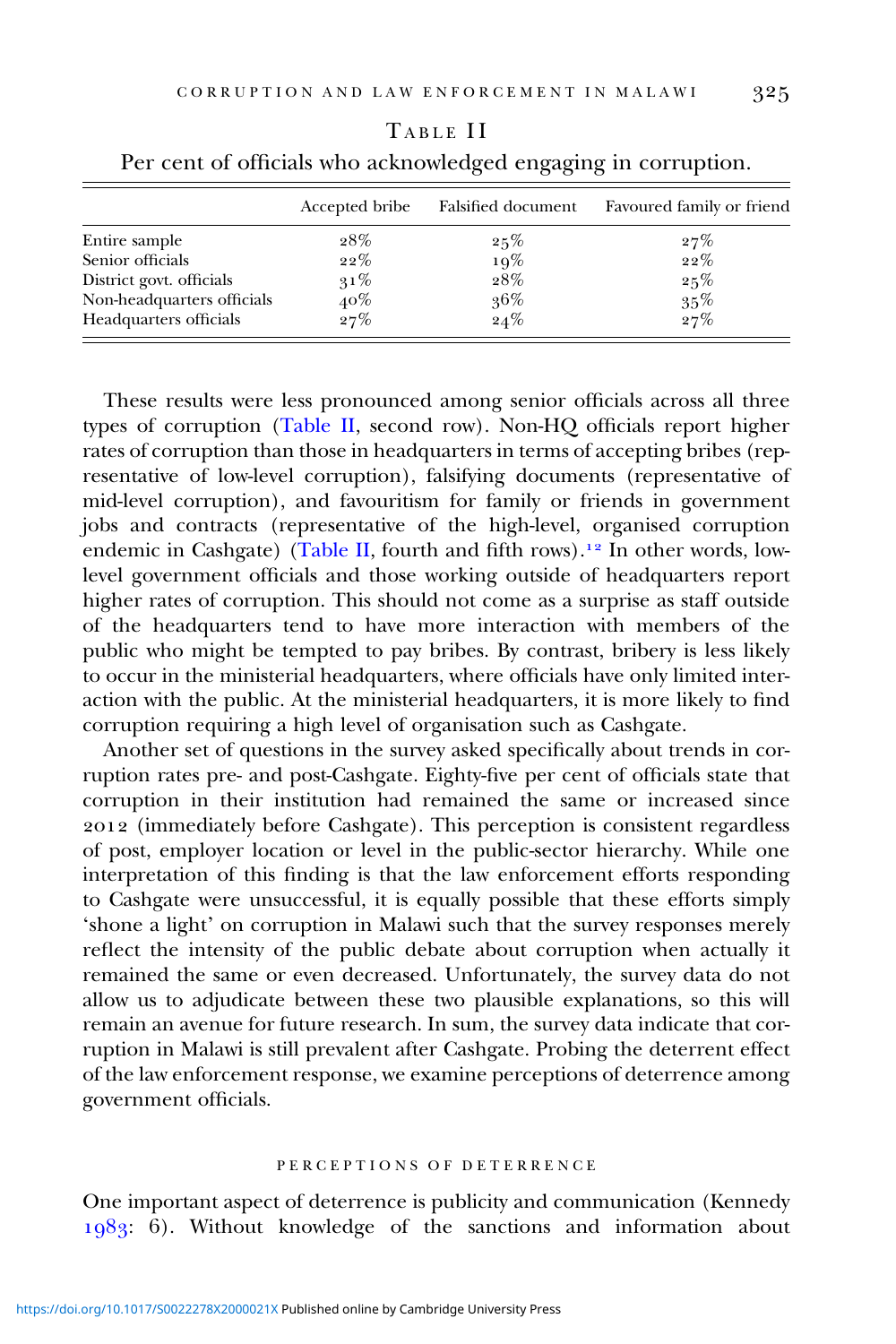punishment meted out, no deterrent effect can be expected, as likely perpetrators need to be aware of the threat of punishment. Our research shows that government officials were well-informed about the extent of corruption and the law enforcement efforts. All interviewees stated that the perpetrators of Cashgate and other high-level corruption scandals knew that what they were doing was illegal and against regulations. As one of them put it: 'They knew. People know the law. They know there are protocols. They know the three Ps: The Public Audit Act, the Public Finance Management Act and the Public Procurement Act.' Another one pointed out that 'there is no excuse' as 'in terms of government procedures everything is in black and white'.

The findings present a nuanced picture of government officials' perceptions of the effect of the law enforcement efforts. The analysis of the 51 interviews of the qualitative study paints a detailed picture of the potential for corruption deterrence. According to 32 interviewees, the law enforcement response to Cashgate had a deterrent effect on the civil service but the interviews also highlight the problem of selective justice due to political interference and the ability of corrupt government officials to remain undetected. For example, a mid-level manager in the Ministry of Trade stated:

Yes, it has had a deterrent effect, there have been a lot of arrests. When you hear about cases and you see them being sent to prison, you see the difference: 'Gentlemen, let's not get rich through crooked means, don't get rich by stealing.' We discuss such things. It makes people think twice, it really makes you think.

The remaining 19 interviewees stated that the law enforcement effort had no or only a limited deterrent effect whilst also highlighting that the arrests and punishment of corrupt government officials and businesspeople did have an effect on government officials who became 'very cautious'. However, six of the 19 government officials who had a more pessimistic outlook denied any deterrent effect and claimed that corrupt officials merely have become more adept at avoiding detection. According to one of them, a mid-level official in the Office of the President and Cabinet, 'people have become more shrewd' rather than deterred due to the law enforcement effort.

The interviews revealed significant changes in perception since 2012. The interviewees in the qualitative study stated that in 2013 the perpetrators were quite confident that they would not face punishment. They were assured protection by the key conspirators and were tempted by greed to benefit from the illegal transactions. As one interviewee put it succinctly: 'Maybe they were deceived. They thought their bosses would protect them. It was pure self-interest, greed, to get the posh lifestyle.' However, the impunity they were hoping for did not materialise due to the efforts pushing for prosecutions under both Joyce Banda and Arthur Peter Mutharika. It seems government officials who became involved in the illegal activities benefitted and acquired large amounts of cash, which they typically spent on vehicles and real estate. According to 23 officials interviewed in the qualitative study, political influence greatly affected the fraudulent transactions until September 2013, with certain officials being fast-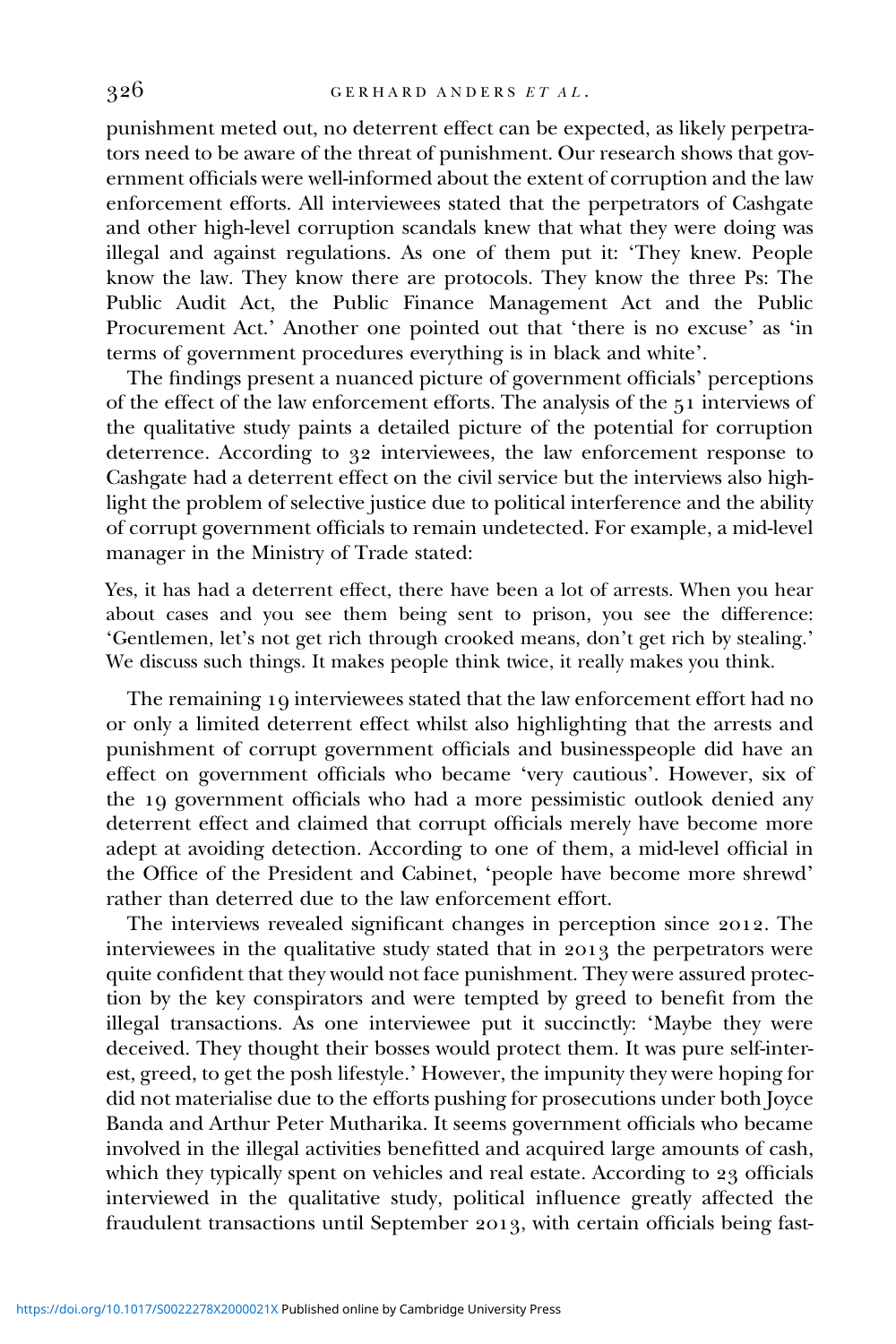tracked and promoted to strategic positions. According to a senior official in the Ministry of Education, 'it was like a virus which was bound to spread across many Ministries'. All interviewees pointed out that the enrichment was conspicuous and unchecked, resulting in a feverish atmosphere around the government offices on Capital Hill in Lilongwe with lavish consumption, new cars and unexplained wealth openly displayed. According to our interviewees, the perpetrators felt very confident indeed. They were 'very generous' and explained their wealth was acquired by doing 'business', a common source of income for government officials (Anders  $2010:70-98$ ). They expected to enjoy impunity and wealth from what one interviewee dubbed 'the Fountain'.

One of the interviewees, a senior lawyer in the Ministry of Justice, drew a comparison with the situation in  $2010/11$  when large-scale procurement fraud estimated at roughly 400 million Kwacha was discovered in several government agencies including the Malawi Police Service and the Accountant General's Office. However, the discovery by the Financial Intelligence Unit did not lead to any significant investigations and prosecutions at the time. He pointed out that participants in this scheme felt encouraged by the lack of sanctions and had a sense of impunity that directly fuelled the large-scale theft using the Integrated Finance Management Information System (IFMIS) in 2013. It is noteworthy that some of the key actors had also been implicated in the procurement fraud discovered in 2011.<sup>13</sup> This is backed up by several interviewees in the qualitative study who highlighted the low certainty of punishment in 2011 as a major contributing factor to the palpable sense of impunity in the government quarter on Capital Hill in 2013.

The mixed-methods evidence surrounding perceptions of deterrence among the government officials enrolled in our study in Malawi complements the findings of the qualitative study. As discussed previously, the conjoint experiment presented participants with hypothetical law enforcement scenarios and asked them to evaluate the potential for corruption deterrence in these scenarios. By randomly assigning the characteristics of the law enforcement scenarios, we were able to identify which characteristics make a perceived deterrent effect more or less likely. However, this approach is also quite abstract. To facilitate a more context-specific analysis of law enforcement and corruption deterrence, we compare the results from the conjoint experiment to the findings from the in-depth interviews.

Before we examine in detail the government officials' perceptions with regard to certainty, swiftness and severity, we display the results of the conjoint experiment in [Figure](#page-13-0) 1. In this figure, the horizontal lines represent the effect of each dimension on the outcome variable listed above the plot (point estimate with  $90\%$  confidence interval).<sup>14</sup> Lines below zero indicate lower corruption, and therefore a perceived deterrent effect, whereas lines above zero indicate higher corruption, and therefore the opposite of a perceived deterrent effect. Panel (A) shows how the various dimensions of the law enforcement environment affect perceived deterrence of corruption specifically among government officials, and Panel (B) shows how the various dimensions of the law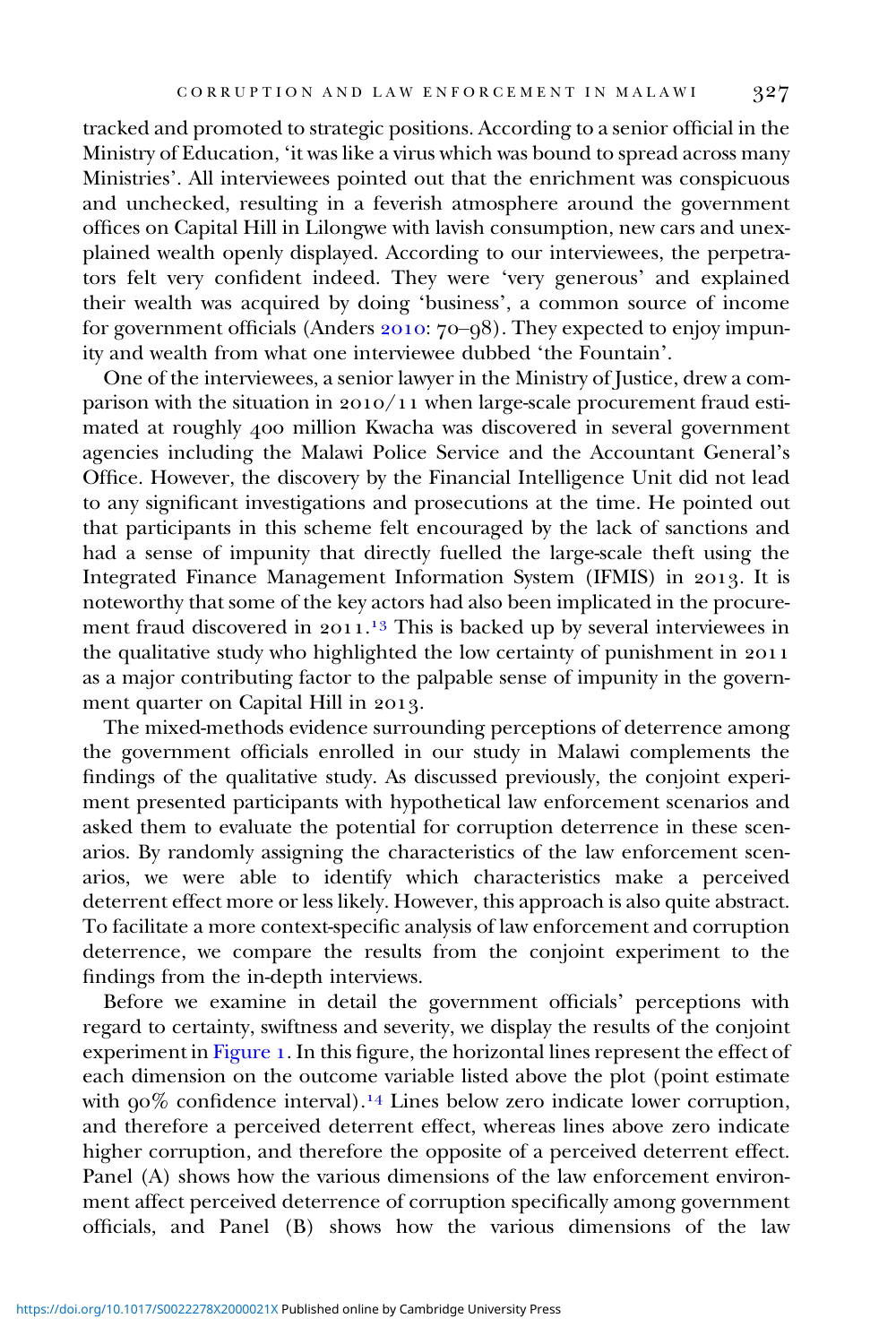

Panel (B):

Deterrence of corruption generally

#### <span id="page-13-0"></span>Panel (A): Deterrence of corruption among government officials

Figure 1 Law enforcement causes of corruption deterrence in the conjoint experiment.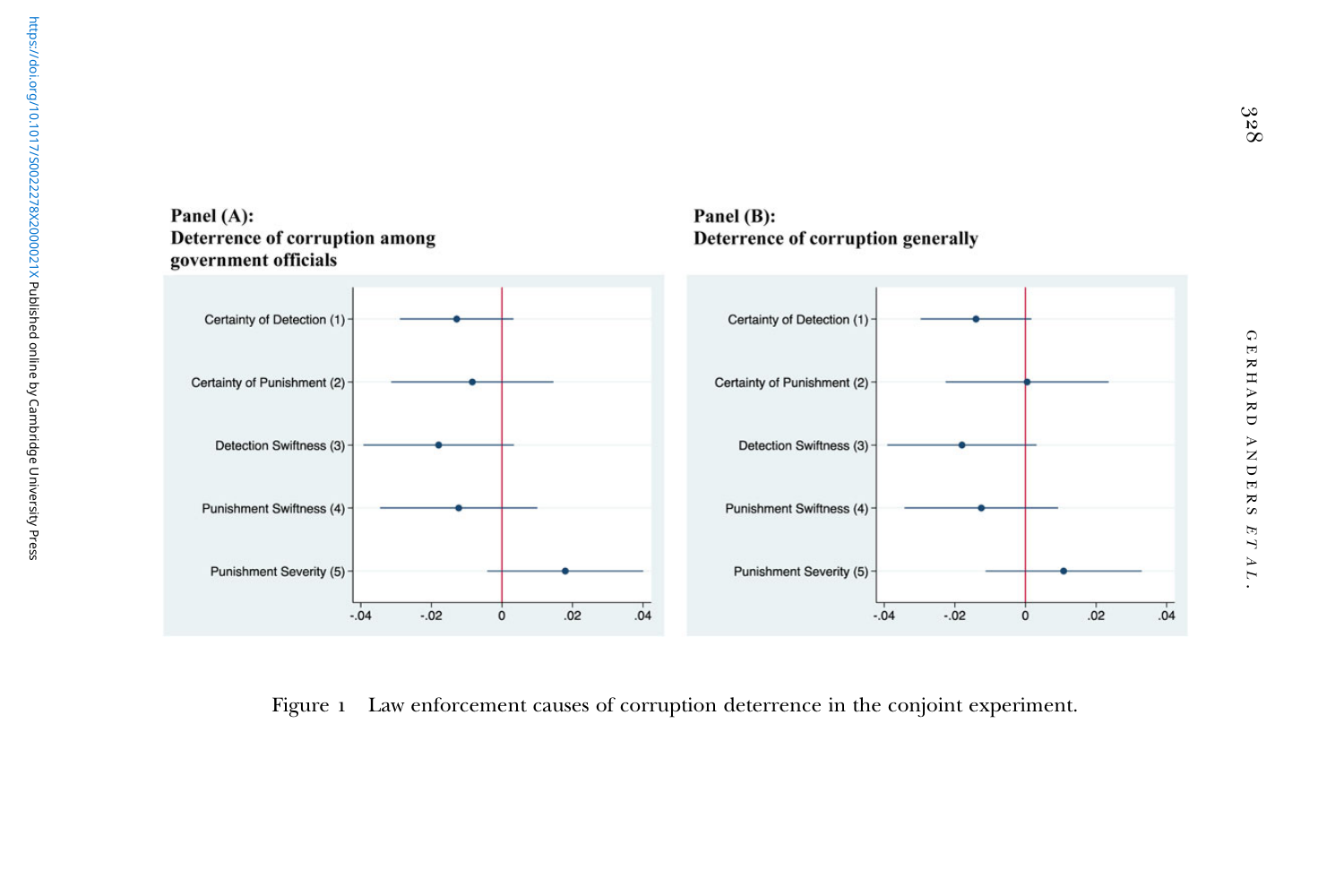enforcement environment affect perceived deterrence of corruption more generally (not only among government officials). In the discussion below, we will refer back to [Figure](#page-13-0) 1 as we discuss certainty, swiftness and severity one by one.

# Certainty of punishment

The qualitative study highlighted the importance of certainty of punishment for government officials' subjective deterrence. According to  $61\%$  of the officials we interviewed, the arrests and convictions of officials who expected to enjoy protection constituted an important step in increasing the perceived certainty of punishment. Similarly, in the conjoint experiment, the certainty of corruption detection increased perceived deterrence of corruption among govern-ment officials, as can be seen in line 1 of [Figure](#page-13-0) 1, Panel (A), as well as of corruption more generally (i.e. not only among government officials), as can be seen in line  $\overline{1}$  of [Figure](#page-13-0) 1, Panel (B). The certainty of punishment also increased perceived deterrence of corruption among government officials (line  $2$ , [Figure](#page-13-0) 1, Panel A) as well as of corruption more generally (line  $2$ , [Figure](#page-13-0) 1, Panel B). Combining the findings of the interviews and the conjoint experiment, the results suggest that officials perceived certainty of punishment to be particularly important for corruption deterrence.

However, there is an important caveat to this encouraging finding. Among the interview participants, the sense that there is a much higher likelihood of punishment due to the law enforcement response is coupled with concerns about selective justice due to political influence. This view is exemplified in this statement by one of the interviewees, a mid-level official in the Ministry of Finance: 'In a broad sense, the law enforcement response to Cashgate has a deterrent effect. Now people have to be more careful. At the same time, there is a perception that it is selective. That is the challenge for deterrence to be effective.' This sentiment was echoed by a senior official in the Ministry of Finance who observed that 'civil servants who are affiliated with the political authorities know that they will be protected as long as they keep placating the gods – sharing the benefits of fraud with their political masters.'

Resource constraints reinforce perceptions of selective justice. If funding and staff focus on specific cases the question arises whether there is a specific agenda behind resource allocation. The interviewees in the qualitative study highlighted how the logistical challenges faced by the law enforcement agencies can easily undermine the deterrent effect. Whilst the majority of the officials we interviewed perceived a deterrent effect of the law enforcement effort they were worried that it could easily be undone if corrupt officials, especially the 'big fish', would be allowed to escape justice. The politicisation of punishment was an important concern for the participants in the quantitative survey as well;  $92\%$  of respondents in the survey expressed concern about attempts to influence law enforcement from outside, shielding the 'big fish' with political connections. Further, in response to a question asking survey participants to evaluate various contributing factors to the highly conducive corruption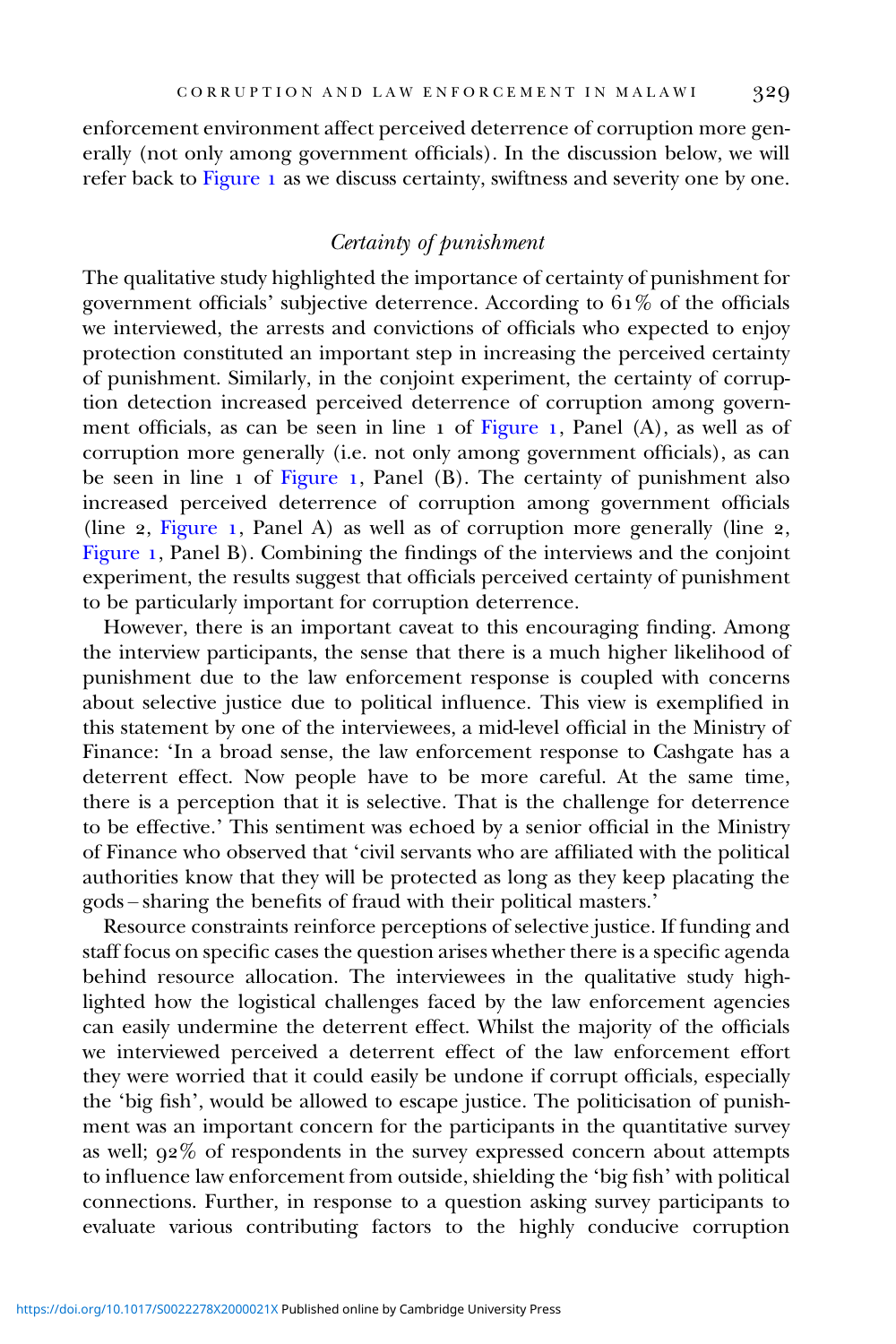environment in Malawi, the second most commonly cited identified issue was that the 'anti-corruption response has not been adequate because it is biased in who is affected'.

The threat of selective justice is closely tied to Malawi's political system. Generally, representative democracy with regular alternation of power is seen to strengthen governance (Rose-Ackerman & Palifka 2016). In Malawi specifically, the change of government following the 2014 election likely removed some political protection for government officials involved in Cashgate. Losing political protection, in turn, probably raised officials' perception of punishment certainty, which further heightens the potential for deterrence.

## **Swiftness**

Since Beccaria ( $1995$  [ $1764$ ]), speedy and proportionate punishment is considered to be key to deterrence and the rule of law. In Malawi, frequent delays and adjournments have been one of the main obstacles to the swift delivery of justice since the country's democratisation in 1994. Corruption cases are particularly prone to become drawn out affairs. For example, the main Cashgate trial against former Budget Director Paul Mphwiyo, former Accountant General David Kandoje and 16 other accused has been adjourned for long periods of time. Although the accused were formally charged at the High Court in Lilongwe in November 2015, pleas were not entered until November 2016, and the first witness was heard in January 2017. Frequent adjournments and a limited number of sitting days per month considerably slowed down the trial. These factors affecting swiftness are not limited to the Cashgate trials. Judges use broad discretion to adjourn trials, often interrupting them for weeks or even months. Further, the exercise of fair trial rights, including the right to secure legal representation, the right to appeal against any decision and ruling of the trial court, and the right to cross-examine all witnesses and alleged accomplices is time-consuming, especially in a system as poorly resourced as Malawi's (Kanyongolo 2006).

In the eyes of the government officials we interviewed, the protection of fair trial rights is exploited by defence lawyers who aim to delay the legal proceedings. For example, one of the interviewees complained 'that there are so many loopholes in the system. People are using the law to delay everything, there are too many injunctions'. Of course, it should be noted that this article does by no means suggest to limit fair trial rights of accused in corruption cases. It merely reports a common perception among government officials about the effectiveness of the judicial process.

According to the government officials we interviewed, the first wave of trials in 2014 and 2015 resulted in swift punishment of a number of people involved in Cashgate but they voiced concerns that since 2016 the trials had slowed down considerably. This development highlights the precarious nature of deterrence that can easily be undermined if the law enforcement effort is seen to be flagging. Similarly, in the conjoint experiment, swiftness in detection and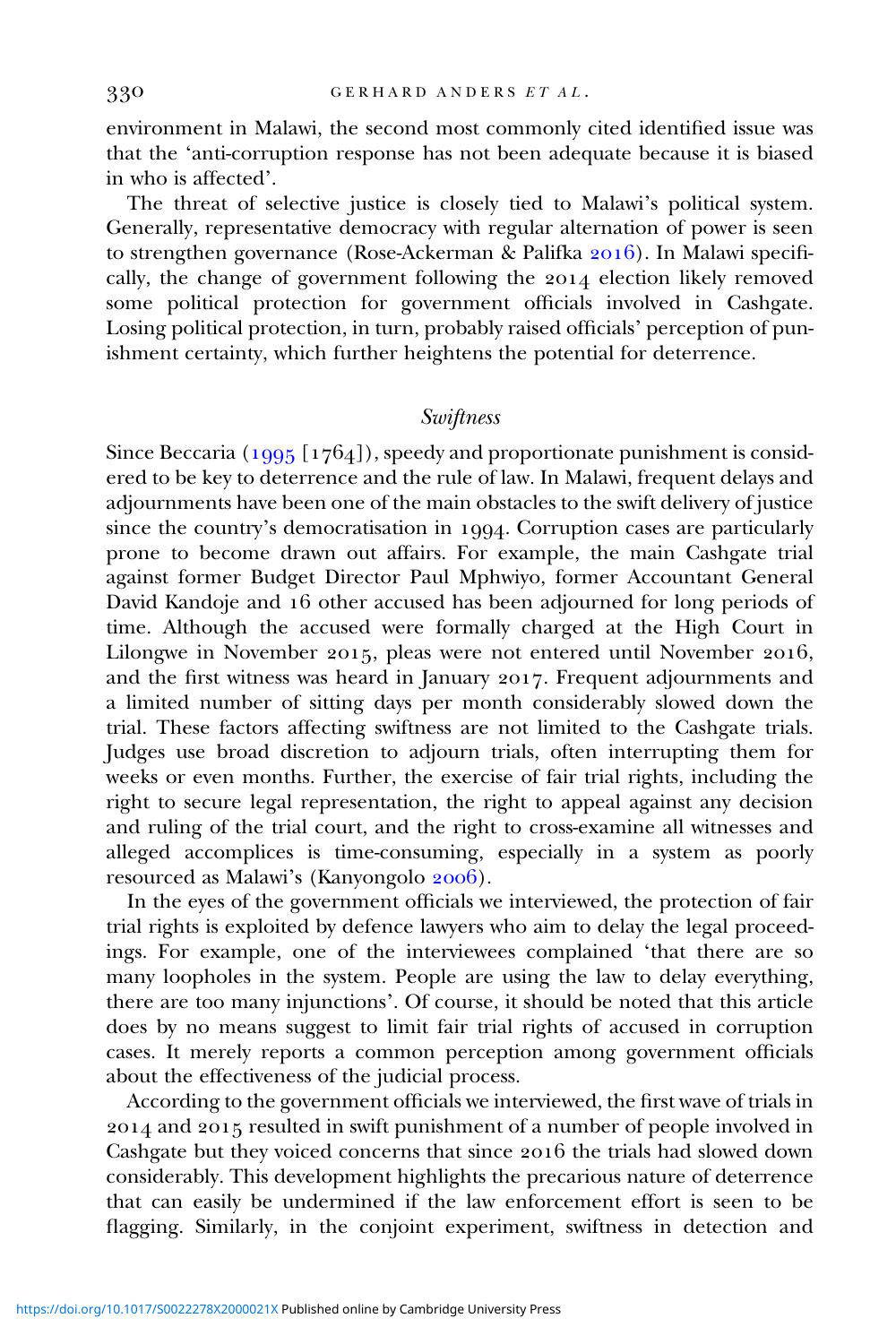punishment of corruption increased perceived corruption deterrence. Delays in either detecting or punishing corruption decreased perceived deterrence of corruption among government officials, as shown in lines  $3$  and  $4$  of [Figure](#page-13-0) 1, Panel (A), and to hinder deterrence of corruption more generally, as shown in lines  $\beta$  and  $\alpha$  of [Figure](#page-13-0) 1, Panel (B). As with the conjoint experiment results regarding certainty, swiftness in detection appears to affect perceptions of deterrence more than does swiftness in punishment.

### Severity of punishment

The interviewed officials were in favour of long prison sentences for maximum deterrent effect. It is important to note that several interviewees highlighted the need for long prison sentences regardless of the deterrent effects. They emphasised the important symbolic function of punishment for strengthening the rule of law in a context of weak institutions and only limited political support for law enforcement.

More specifically, the interviewees were positive about the long prison sentences handed down to some of the accused in Cashgate. In 2015, Maxwell Namata, a government accountant, was sentenced to eight years for money laundering and theft and Oswald Lutepo, a businessman and functionary in Joyce Banda's People's Party, received 11 years. By contrast, most of the interviewees criticised the punishment for Tressa Senzani, a former Principal Secretary in the Ministry of Wildlife and Tourism, as too lenient. She was sentenced to three years for money laundering and nine months for theft that were served concurrently. She was released early for good behaviour in October 2016 after serving a third of her sentence. Her early release was seen by participants in the study as evidence of selective justice benefiting those with political connections (Senzani's sister is a Member of Parliament and former Cabinet Minister). One of the interviewees voiced his concerns about what he saw as too lenient sentences:

People get the feeling they are getting away with it. One Principal Secretary [Senzani] was convicted and given three years. This is making a mockery of the whole system. If you steal a chicken you may face up to five years imprisonment but here is somebody who stole so many millions and is released after one and a half years! This sends out the wrong signal, we need punishment.

His view was widely shared by the government officials who were interviewed for the study. From their perspective, sentencing was inconsistent, for example ranging from three years for Senzani to 11 years for Lutepo for similar offences. Several officials specifically mentioned considerable discrepancies between the punishment for 'normal' offences such as ordinary theft versus punishment for Cashgate-related offences. It should be noted that Senzani received a reduced sentence because of her guilty plea but this was not seen as a factor by the government officials we interviewed. Striking the balance between rewarding defendants who plead guilty and provide important information, on the one hand, and punishment severe enough to have a deterrent effect, on the other,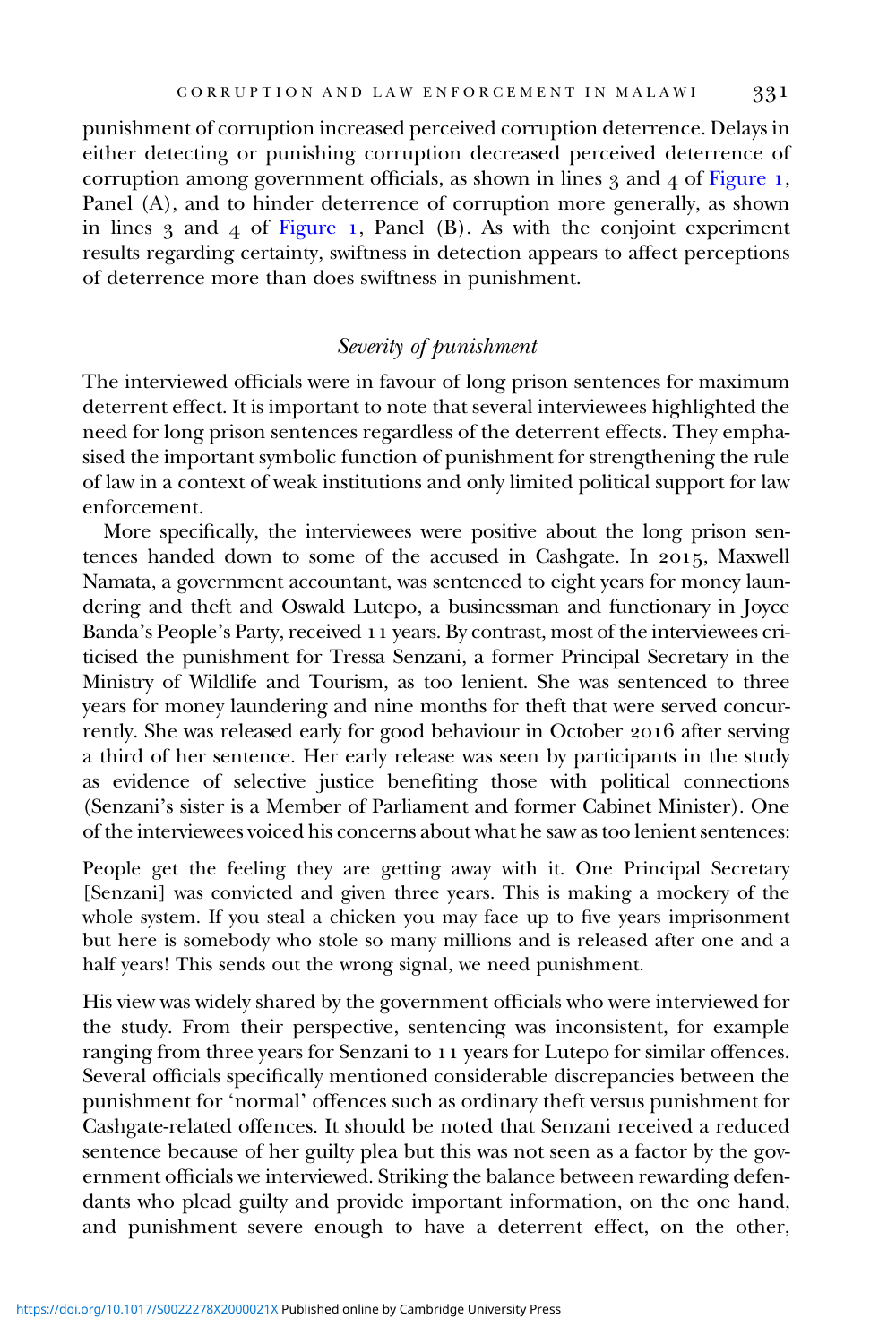constitutes one of the principal challenges to effective law enforcement against corruption, as Rose-Ackerman & Palifka (2016: 206) point out.

Surprisingly, the conjoint experiment indicates that the causal relationship between severity of punishment and deterrence is more of a mixed picture, in that more severe penalties for the corrupt actually decreased perceived corrup-tion deterrence (line 5, [Figure](#page-13-0) 1, Panel A and line 5, Figure 1, Panel B). This pattern holds across all sub-samples examined: junior vs. senior officials; and district-based vs. headquarters-based officials. We interpret this finding as indicative that harsh punishments may result in demoralisation and a sort of 'panic' within the civil service, rather than compelling government officials to refrain from corruption. This finding aligns with that of Kugler et al. (2005) who use a formal theoretical model to demonstrate that harsher punishment in the context of weak government institutions can serve as a catalyst for criminal activity.

While we are unable to definitively reconcile the differing findings regarding punishment severity across the qualitative and quantitative evidence, we posit two possible explanations. One possible explanation pertains to the differing samples. The qualitative interviews only involved participants working on Capital Hill, where the headquarters of the principal line ministries are located, whereas the quantitative conjoint experiment involved participants outside of Capital Hill and at decentralised government offices in the districts. Perhaps those in the ministerial headquarters on Capital Hill perceived a closer link between punishment severity and corruption deterrence than those working elsewhere in government offices. A second possible explanation pertains to the differing questions about deterrence across the qualitative and quantitative research activities. In the qualitative interviews, participants were asked specifically about corruption deterrence after Cashgate, whereas in the quantitative conjoint experiment, Cashgate was never mentioned and the participants evaluated hypothetical law enforcement scenarios. Perhaps the abstract nature of the conjoint experiment made the link between punishment severity and corruption deterrence less salient than it was for those evaluating real examples drawn from the Cashgate context. As discussed below more extensively, probing the generalisability of our findings will be a promising avenue for future research.

#### CONCLUSIONS

Malawi has struggled to contain the spread of corruption since the introduction of multi-party democracy and economic liberalisation during the 1990s. Our findings highlight the extent of corruption in government departments in Malawi from the perspective of government officials. Levels of corruption in government departments remain high, with more than a quarter of officials who participated in the survey reporting involvement in corrupt practices.

Our findings indicate that Malawian government officials hold a realistic view of the shortcomings of the country's criminal justice system. However,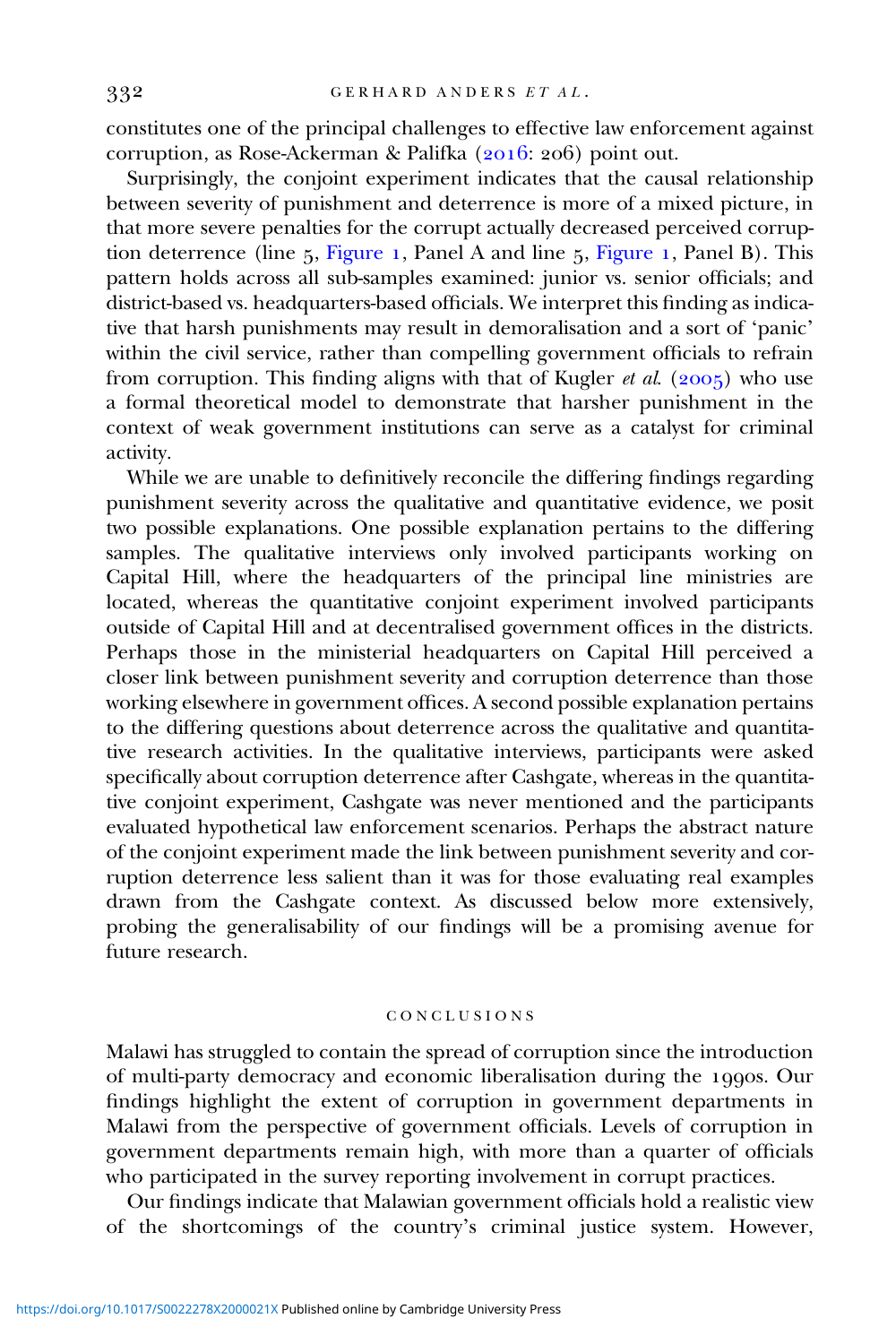<span id="page-18-0"></span>government officials have keenly observed the law enforcement effort targeting the Cashgate scandal and our interviews suggest that it has had a deterrent effect on high-level corruption. Drawing on our mixed-methods evidence, we identify several factors as critical in maximising law enforcement's potential for corruption deterrence: the certainty of corruption detection and punishment; and swiftness in corruption detection and punishment; and punishment severity albeit less clearly and more ambiguous. With regard to the certainty of punishment, officials perceive that the law enforcement response to Cashgate has broken the pattern of almost complete impunity and the perceived likelihood of punishment has increased significantly. However, selective justice is viewed as a countervailing factor dampening any gains of more certain punishment. With regard to swiftness, our research reveals that swiftness in detection and punishment of corruption is a particularly strong deterrence driver.

We acknowledge that our research does not substitute for a full-fledged criminological deterrence study, which is currently not feasible in Malawi, but we nonetheless view these findings as indicative of the potential for deterrence in the Malawi context. We also note that our study was conducted with a specific sample at a particular point in time, and one avenue for future research would be to replicate our study over time, both in Malawi and elsewhere, to see how variations in law enforcement efforts influence perceptions of deterrence.

The case of Malawi speaks to broader debates about anti-corruption strategies and criminal justice in developing countries. It shows that even under-resourced and inconsistent law enforcement can have an impact on corruption. While concerned about the spread of corruption, government officials in Malawi in our study were positive about the potential for corruption deterrence by law enforcement even though they were keenly aware of the system's shortcomings. They also emphasised the symbolic importance of the law enforcement response to corruption in an environment where corrupt officials are generally neither shamed nor shunned by their communities and peers. We would anticipate that our findings would generalise to similar contexts, implying that even weak anti-corruption law enforcement is worth supporting, especially where corruption is culturally acceptable.

From a policy perspective, our findings highlight the importance of law enforcement efforts within a comprehensive anti-corruption strategy, in both addressing specific instances of corruption and challenging the perception that corrupt officials enjoy impunity. Without the perception of a credible threat of certain, swift and proportionate punishment, there is little hope that entrenched corruption can be curbed.

#### NOTES

<sup>1.</sup> On the history of corruption in Malawi, see Anders  $(2010: 122-40)$ .

<sup>2.</sup> The interviews were usually between 50 and 90 minutes and yielded in-depth information on highlevel corruption in Malawi, Cashgate, and interviewees' perceptions of the effects of the law enforcement response. Due to the sensitivity of the study, sampling was targeted and drew mainly on the researchers' personal contacts and networks built up over more than a decade of research on the Malawi civil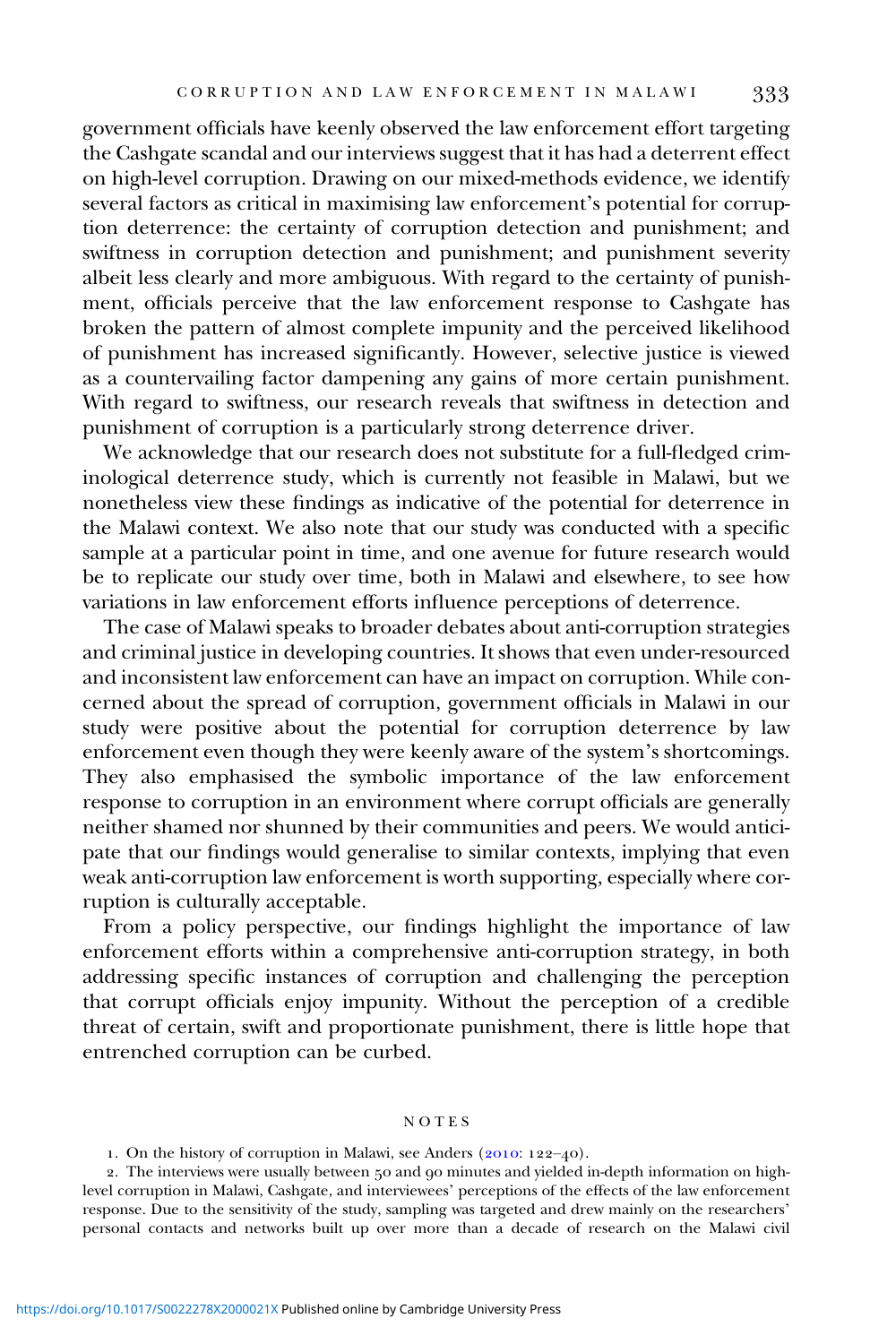<span id="page-19-0"></span>service. The researchers' personal contacts introduced them to government officials who were then asked to participate in the study. The team made sure to approach government officials at all salary grades ranging from junior to mid-level and senior officials from both sexes across several ministries. Most interviews were not conducted during working hours.

. We could not tell which officials we interviewed were involved in or had first-hand knowledge of the Cashgate conspiracy or corrupt practices more broadly. In general, all of them were very well-informed about the extent of corruption, as explained in detail in the main text.

. In preparation of the study the team discussed with several key individuals who participated in the qualitative study whether it was possible to record the interviews to be transcribed later. All interviewees were strongly against recording interviews due to the sensitivity of the topic. Consequently, the team decided to rely exclusively on interview notes taken during and immediately after the interviews.

. The majority of the survey questions were purely descriptive. These descriptive questions included demographic questions about respondents' background and experiences, such as education level, the locations they had lived within Malawi, their asset ownership, and their career history. These less sensitive questions came at the beginning of the survey, when building trust between the survey enumerator and respondent was critical. The survey next included questions asking officials about their perceptions of corruption in Malawi, both in their own institution and other government agencies. Finally, we asked officials about their experiences with corruption, via direct questions about their own behaviour, and indirect questions about the behaviour of others in their institution. This third set of questions was the most sensitive. Item non-response rates were higher in this section, though still below  $10\%$ . Participants were reminded at multiple points in the survey and whenever they seemed hesitant that they had the right to refuse to respond to any particular question or to leave the survey at any point, and this reminder seemed to reassure them. It is also likely that the consistency in how corruption is defined and the relative comfort in discussing corruption in Malawi fostered trust and improved response rates. Seim  $(2014)$  found that Malawian government officials generally had a consistent definition of corruption, in which the theft or misuse of government funds or the exchange of bribes is viewed as unambiguous corruption. Further, she found that officials freely discussed the forms of corruption prevalent in their office, admitted to engaging in various forms of corruption themselves, and even prompted discussion of additional forms of corruption not covered on the survey (Seim  $2014$ ).

. Drawing this sample occurred in three phases of random sampling. First, we randomly sampled eight districts out of a current total of 28 districts in Malawi. Second, for each district, we randomly sampled 10 government positions common across all districts and interviewed the individuals currently serving in the selected positions. In the third phase, 444 officials were randomly sampled from the headquarters of government ministries and institutions in Lilongwe, Blantyre, and Zomba. To improve sample representativeness, we stratified on level (e.g. directors, senior managers, clerical staff), functions (e.g. human resources, finance, procurement) and government departments (e.g. Ministries of Agriculture, Education, or Local Government). After the random sample was drawn, participants were contacted in person on the day of the survey at their offices. Via a consent form, they were notified they had been sampled randomly, provided with information about the study, and asked whether they would be willing to participate. Those who were unwilling to participate were replaced with individuals on a pre-determined replacement sample list.

7. We note that the larger number of survey respondents from the headquarters  $(444)$  compared with the sample size from the districts (80) implies that the opinions of officials working in the headquarters are largely driving the patterns of perceptions and behaviour that we report in this article, except where we specifically report disaggregated analysis. However, without a complete list of government officials in Malawi, we are unable to assess how representative our sample is or what proportion of government officials were sampled, either in the centralised headquarters offices in Lilongwe, Blantyre, and Zomba or in the decentralised district offices.

. The dimensions of deterrence that were varied in the conjoint experiment were informed by the past literature on corruption deterrence as well as conversations with key informants involved in anticorruption in Malawi. In total, 12 dimensions of the law enforcement environment were varied in the conjoint experiment. In this article, we focus on the five dimensions which pertain to certainty, swiftness, and severity. All other dimensions are included in all analyses as control variables.

9. See Hainmueller et al. (2013) for the methodological details of this method, Hainmueller et al.  $(2015)$  for a demonstration that hypothetical choices in a conjoint experiment align with real-world behaviour, and Carlson  $(2015)$  for an example of this method applied in the African politics context (among voters in Uganda). All survey-based analysis, including for the conjoint experiment, was conducted in Stata.

. The outcomes of the conjoint experiment were informed by the past literature on corruption deterrence as well as conversations with key informants involved in anti-corruption in Malawi. In this article, we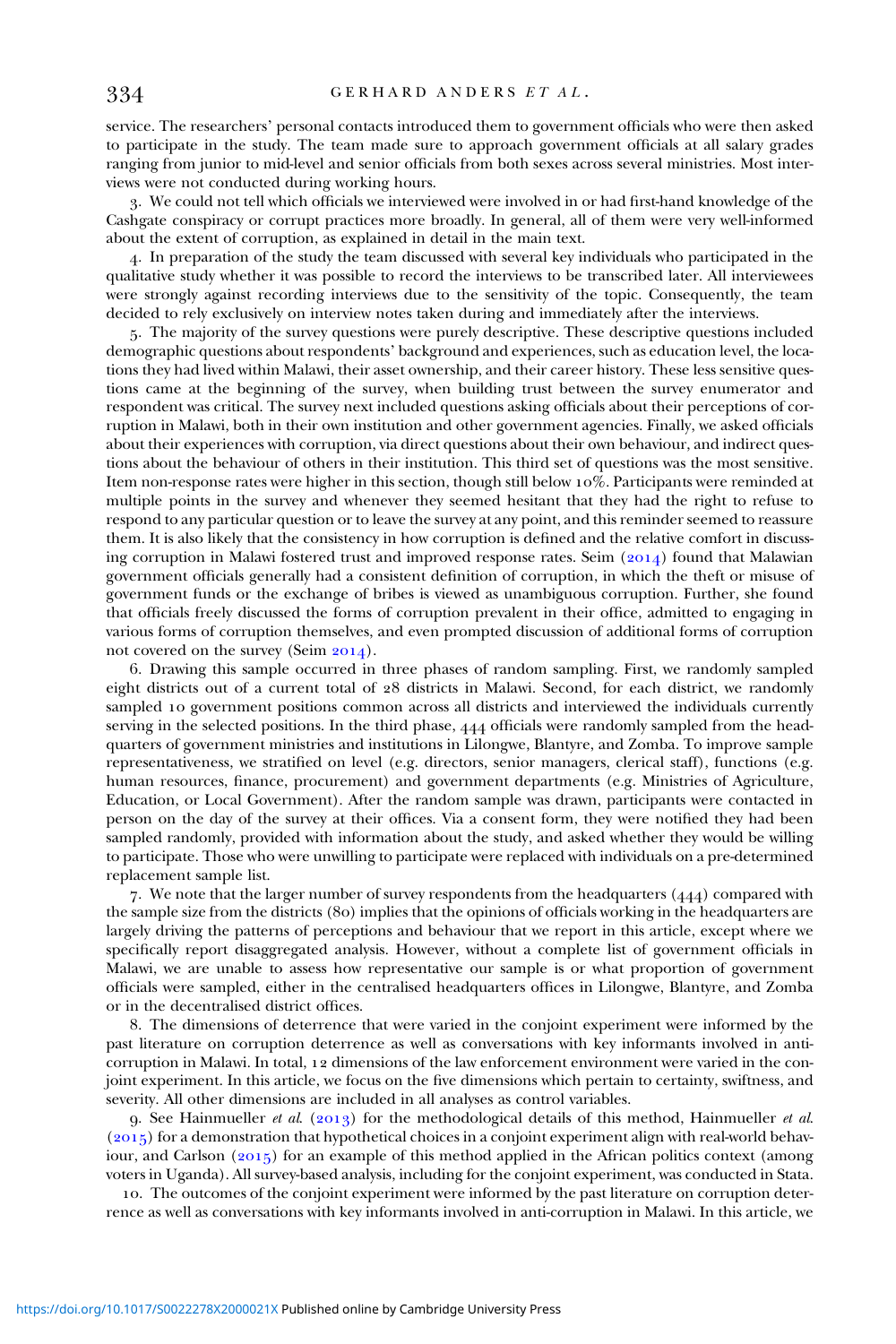<span id="page-20-0"></span>focus on the two outcomes related to corruption deterrence: (1) corruption among government officials; and  $(2)$  corruption generally.

11. A survey of district government officials conducted by Seim in 2013 that included this same question revealed that  $40\%$  of the average income came from corruption. Since the same question was asked pre-Cashgate and post-Cashgate, it is possible the reduction in reliance on corruption for income supplementation is a result of Cashgate. However, it is important to note that this change over time could be due to a true reduction on the reliance on corruption for supplementary income, or to the difference in sample, or to more careful responses on surveys by government officials.

. This disaggregated analysis is based on qualitative evaluation, not quantitative tests to identify statistically significant differences.

13. Nyasa Times, 16 March 2015, 'Namata, his wife face fresh charges: Malawi Cashgate', Nyasa Times, [<http://www.nyasatimes.com/namata-his-wife-face-fresh-charges-malawi-cashgate/>](http://www.nyasatimes.com/namata-his-wife-face-fresh-charges-malawi-cashgate/), accessed 20 April 2020.

. In this figure, a line that overlaps with zero indicates the perceived deterrent effect of that dimension is not statistically different from zero at the  $90\%$  significance level. The conjoint experiment analysis is quite underpowered due to the small sample size, which may explain the lack of statistically significant findings. To guard against over-interpretation, the findings of the conjoint experiment should be taken as indicative evidence in combination with the qualitative interview evidence, not as definitive, standalone causal tests.

#### REFERENCES

- Anders, G. 2009. 'Like chameleons: civil servants and corruption in Malawi', in G. Blundo & P.-Y. Lemeur, eds. The Governance of Daily Life in Africa: ethnographic explorations of public and collective services. Leiden: Brill,  $119 - 41$ .
- Anders, G. 2010. In the Shadow of Good Governance: an ethnography of civil service reform in Africa. Leiden: Brill.
- Baker Tilly. 2014. National Audit Office Malawi. Report on Fraud and Mismanagement of Malawi Government Finances Covering Transactions and Controls in the Six Month Period  $I$  April 2013–30 September 2013.
- Bayart, J.-F., S. Ellis & B. Hibou. 1999. The Criminalization of the State in Africa. Oxford: James Currey.
- Beccaria, C. 1995 [1764]. On Crimes and Punishments and Other Writings. Cambridge: Cambridge University Press.
- Blundo, G. 2007. 'Hidden acts, open talks: how anthropology can "observe" and describe corruption', in M. Nuijten and G. Anders, eds. Corruption and the Secret of Law: a legal anthropological perspective. Aldershot: Ashgate.
- Blundo, G. & J.-P. Olivier de Sardan. 2006. Everyday Corruption and the State: citizens and public officials in Africa. London: Zed Books.
- Braithwaite, J. 1993. 'Beyond positivism: learning from contextual integrated strategies', Journal of Research in Crime and Delinquency  $30:383-99$ .
- Brown, S. & C. Lekha Sriram. 2012. 'The big fish won't fry themselves: criminal accountability for postelection violence in Kenya', African Affairs  $111, 443$ :  $244$ -60.
- Carlson, E. 2015. 'Ethnic voting and accountability in Africa: a choice experiment in Uganda', World Politics  $67: 353 - 85.$
- Chabal, P. & J.-P. Daloz. 1999. Africa Works: disorder as political instrument. Oxford: James Currey.
- Chingaipe, H. 2017. 'Malawi', in Open Society Initiative for Southern Africa, ed. Effectiveness of Anti-Corruption Agencies in Southern Africa. Johannesburg: Open Society Initiative for Southern Africa, 132-66.
- Chinsinga, B., B. Dulani, P. Mvula & J. Chunga. 2014. Governance and Corruption Survey, 2013. Zomba: Centre for Social Research, University of Malawi.
- Chunga, J. & J. Mazalale. 2017. Is Malawi Losing the Battle against Cashgate? Afrobarometer Dispatch No. . Zomba: Centre for Social Research/Afrobarometer Malawi.
- Coldham, S. 2000. 'Criminal justice policies in Commonwealth Africa: trends and prospects', *Journal of* African Law  $44, 2: 218-38$ .
- Comaroff, J. & J. Comaroff. 2004. 'Policing culture, cultural policing: law and social order in postcolonial South Africa', Law and Social Inquiry 29, 3: 513-45.
- Dulani, B. 2019. 'Political parties, campaign financing and political corruption in Malawi', in I. Amundsen, ed. Political Corruption in Africa: extraction and power preservation. Cheltenham: Edward Elgar Publishing,  $135 - 54$
- Ekeh, P. 1975. 'Colonialism and the two publics: a theoretical statement', Comparative Studies in Society and History  $17, 1: 91 - 112$ .